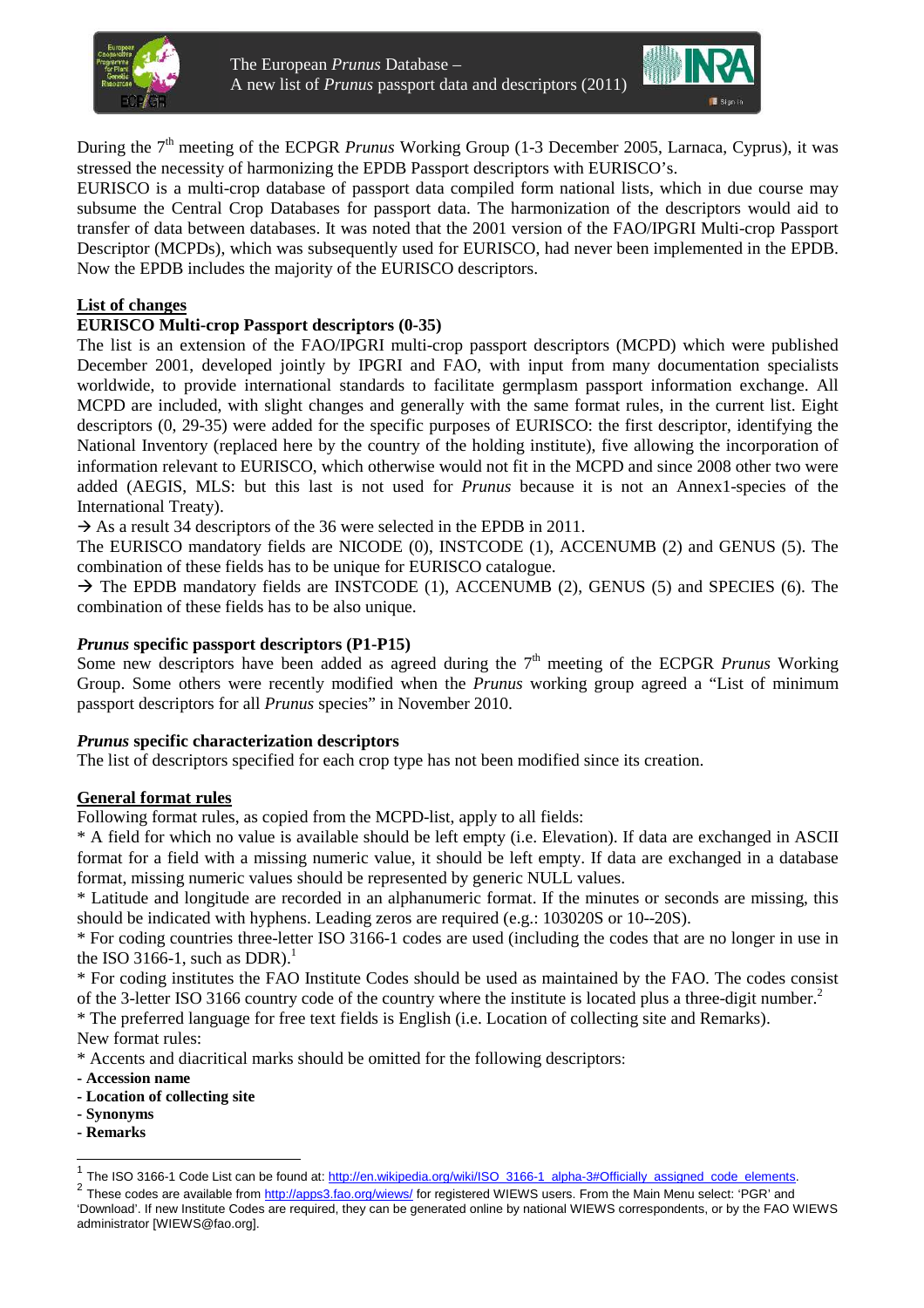|                                                                             | <b>EPDB 2011 version of PASSPORT DESCRIPTORS</b>                                                                                                                                                               | <b>References</b>            |
|-----------------------------------------------------------------------------|----------------------------------------------------------------------------------------------------------------------------------------------------------------------------------------------------------------|------------------------------|
| 0. National Inventory code (Recalled "Country of the holding institute")    | (NICODE)                                                                                                                                                                                                       | <b>EURISCO</b>               |
| Exceptions are possible, if agreed with EURISCO such as NGB.                | Code identifying the National Inventory; the code of the country preparing the National Inventory.                                                                                                             | (2011)                       |
| Example: NLD                                                                |                                                                                                                                                                                                                |                              |
|                                                                             |                                                                                                                                                                                                                |                              |
| 1. Institute code                                                           | (INSTCODE)                                                                                                                                                                                                     | <b>EURISCO</b><br>(2011)     |
| Codes is available from the FAO website (http://apps3.fao.org/wiews/).      | Code of the institute where the accession is maintained. The codes consist of the 3-letter ISO 3166<br>country code of the country where the institute is located plus a number. The current set of Institute  | FAO/IPGRI<br><b>MCPDs</b>    |
| Example: NLD037                                                             |                                                                                                                                                                                                                | (1997, 2001)                 |
| 2. Accession number                                                         | (ACCENUMB)                                                                                                                                                                                                     | <b>EURISCO</b>               |
|                                                                             | This number serves as a unique identifier for accessions within a genebank collection, and is assigned                                                                                                         | (2011)                       |
| when a sample is entered into the genebank collection.<br>Example: CGN00254 |                                                                                                                                                                                                                | FAO/IPGRI<br><b>MCPDs</b>    |
|                                                                             |                                                                                                                                                                                                                | (1997, 2001)                 |
| 3. Collecting number                                                        | (COLLNUMB)                                                                                                                                                                                                     | <b>EURISCO</b><br>(2011)     |
|                                                                             | Original number assigned by the collector(s) of the sample, normally composed of the name or initials<br>of the collector(s) followed by a number. This number is essential for identifying duplicates held in | <b>FAO/IPGRI</b>             |
| different collections.                                                      |                                                                                                                                                                                                                | <b>MCPDs</b>                 |
| Example: FA90-110                                                           |                                                                                                                                                                                                                | (1997, 2001)                 |
|                                                                             |                                                                                                                                                                                                                |                              |
| 4. Collecting institute code                                                | (COLLCODE)<br>Code of the Institute collecting the sample. If the holding institute has collected the material, the                                                                                            | <b>EURISCO</b><br>(2011)     |
|                                                                             | collecting institute code (COLLCODE) should be the same as the holding institute code (INSTCODE).                                                                                                              | <b>FAO/IPGRI</b>             |
| Follows INSTCODE standard.                                                  |                                                                                                                                                                                                                | <b>MCPDs</b>                 |
| Example: NLD037                                                             |                                                                                                                                                                                                                |                              |
| 5. Genus                                                                    | (GENUS)                                                                                                                                                                                                        | <b>EURISCO</b>               |
| Genus name for taxon, in latin. Initial uppercase letter required.          |                                                                                                                                                                                                                | (2011)                       |
| Example: Allium                                                             |                                                                                                                                                                                                                | <b>FAO/IPGRI</b>             |
|                                                                             |                                                                                                                                                                                                                | <b>MCPDs</b>                 |
|                                                                             |                                                                                                                                                                                                                | (1997, 2001)                 |
| <b>6. Species</b> (text replaced by a code and a label)                     | (SPECIES)                                                                                                                                                                                                      | <b>EURISCO</b>               |
| $\bullet$<br>1 P. alleghaniensis                                            | $\bullet$<br>113 P. salasii                                                                                                                                                                                    | (2011)                       |
| 2 P. americana                                                              | 58 P. salicina                                                                                                                                                                                                 | <b>FAO/IPGRI</b>             |
| 3 P. angustifolia<br>135 P. ansu                                            | 59 P. sargentii<br>60 P. schmittii                                                                                                                                                                             | <b>MCPDs</b><br>(1997, 2001) |
| 4 P. apetala                                                                | 61 P. semperflorens                                                                                                                                                                                            |                              |
| 5 P. armeniaca                                                              | 62 P. serotina                                                                                                                                                                                                 |                              |
| 6 P. avium                                                                  | 63 P. serrula                                                                                                                                                                                                  |                              |
| 7 P. besseyi                                                                | 64 P. serrulata                                                                                                                                                                                                |                              |
| 8 P. blireiana                                                              | 65 P. simonii                                                                                                                                                                                                  |                              |
| 123 P. bokhariensis                                                         | 66 P. sp.                                                                                                                                                                                                      |                              |
| 9 P. brigantina (=brigantiaca)                                              | 67 P. speciosa                                                                                                                                                                                                 |                              |
| 96 P. canescens<br>10 P. caproniana                                         | 68 P. spinosa<br>69 P. stepposa                                                                                                                                                                                |                              |
| 11 P. capsica                                                               | 70 P. subcordata                                                                                                                                                                                               |                              |
| 12 P. cerasifera                                                            | 71 P. subhirtella                                                                                                                                                                                              |                              |
| 131 P. cerasifolia                                                          | 72 P. tenella                                                                                                                                                                                                  |                              |
| 13 P. cerasus                                                               | 73 P. tomentosa                                                                                                                                                                                                |                              |
| 14 P. cistena                                                               | 74 P. triflora                                                                                                                                                                                                 |                              |
| 15 P. cocomilia<br>16 P. concinna                                           | 75 P. ussuriensis<br>76 P. virginiana                                                                                                                                                                          |                              |
| 17 P. conradinae                                                            | 111 P. x (americana x bessyi) x domestica                                                                                                                                                                      |                              |
| 124 P. cyclamina                                                            | 104 P. x (armeniaca x cerasifera) x cerasifera                                                                                                                                                                 |                              |
| 18 P. dasycarpa                                                             | 108 P. x (armeniaca x bessyi) x cerasifera                                                                                                                                                                     |                              |
| 117 P. dasycarpa                                                            | 99 P. x (subhirtella x yedonii) x subhirtella                                                                                                                                                                  |                              |
| 19 P. davidiana                                                             | 91 P. x americana x salicina                                                                                                                                                                                   |                              |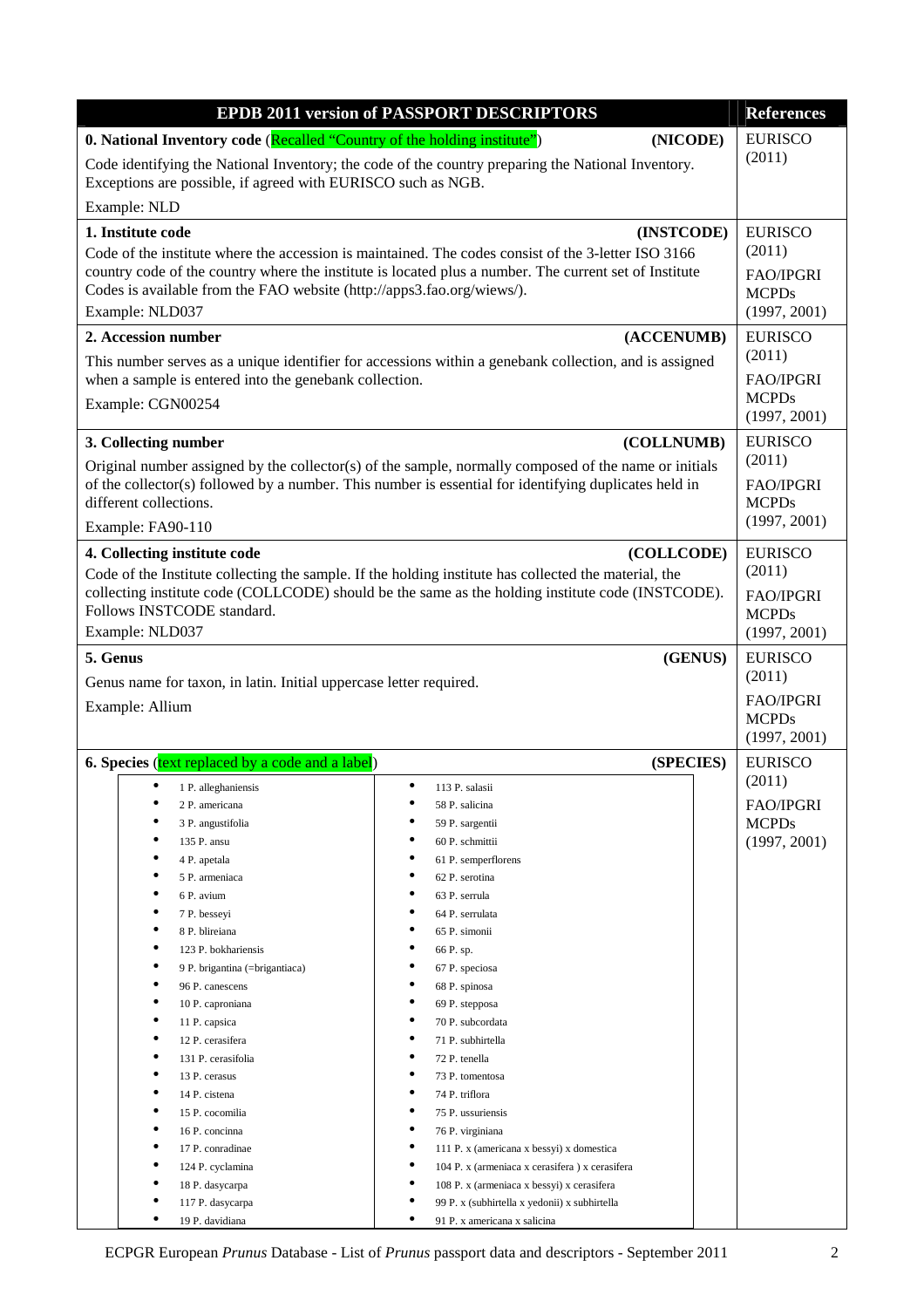|                      | 20 P. dawyckensis                                                   | ٠ | 77 P. x amygdalo-persica                                                                                |                          |
|----------------------|---------------------------------------------------------------------|---|---------------------------------------------------------------------------------------------------------|--------------------------|
| ٠                    | 21 P. divaricata                                                    |   | 132 P. x arnoldiana                                                                                     |                          |
| ٠                    | 22 P. domestica                                                     |   | 100 P. x avium x mahaleb                                                                                |                          |
| 0                    | 23 P. dulcis (=amygdalus)                                           |   | 78 P. x avium x pseudocerasus                                                                           |                          |
| 0                    | 125 P. emarginata                                                   |   | 79 P. x besseyi x (mune x salicina)                                                                     |                          |
| $\bullet$            | 24 P. ferganensis                                                   |   | 80 P. x besseyi x armeniaca                                                                             |                          |
| $\bullet$            | 25 P. fontanesiana                                                  |   | 81 P. x besseyi x salicina                                                                              |                          |
| ٠                    | 26 P. fremontii                                                     |   | 106 P. x bessyi x domestica                                                                             |                          |
| c                    | 27 P. fruticosa                                                     |   | 103 P. x cerasifera x armeniaca                                                                         |                          |
|                      | 28 P. glandulosa                                                    |   | 101 P. x cerasifera x dulcis                                                                            |                          |
| 0                    | 29 P. grayana                                                       |   | 107 P. x cerasifera x insititia                                                                         |                          |
|                      | 30 P. hortulana                                                     |   | 115 P. x cerasifera x japonica                                                                          |                          |
|                      | 31 P. illicifolia                                                   |   | 102 P. x cerasifera x munsoniana                                                                        |                          |
|                      | 32 P. incisa                                                        |   | 110 P. x cerasifera x persica                                                                           |                          |
| ٠                    | 33 P. insititia                                                     |   | 82 P. x cerasifera x salicina                                                                           |                          |
| ٠                    | 34 P. japonica                                                      |   | 83 P. x cerasifera x spinosa                                                                            |                          |
|                      | 35 P. juddii                                                        |   | 84 P. x divaricata x persica                                                                            |                          |
| 0                    | 97 P. kurilensis                                                    |   | 112 P. x domestica x hortulana                                                                          |                          |
| $\bullet$            | 36 P. lannesiana                                                    |   | 85 P. x domestica x spinosa                                                                             |                          |
|                      | 37 P. laurocerasus                                                  |   | 86 P. x gondouinii                                                                                      |                          |
| 0                    | 38 P. longipedicellata                                              |   | 126 P. x hillieri                                                                                       |                          |
| ٠                    | 39 P. lusitanica                                                    |   | 105 P. x hortulana x spinosa                                                                            |                          |
| $\bullet$            | 40 P. maackii                                                       |   | 122 P. x incisa x campanulata                                                                           |                          |
| ٠                    | 127 P. macradenia                                                   |   | 118 P. x incisa x lannesiana                                                                            |                          |
| ٠                    | 41 P. mahaleb                                                       |   | 119 P. x incisa x serrula                                                                               |                          |
| c                    | 42 P. marianna                                                      |   | 87 P. x incisa x serrulata                                                                              |                          |
|                      | 43 P. maritima                                                      |   | 88 P. x incisa x sp.                                                                                    |                          |
| 0                    | 44 P. maximowiczii                                                  |   | 89 P. x incisa x subhirtella                                                                            |                          |
| 0                    | 45 P. microcarpa                                                    |   | 90 P. x kurilensis x sargentii                                                                          |                          |
|                      | 46 P. mugus                                                         |   | 133 P. x laucheana                                                                                      |                          |
|                      | 47 P. mume                                                          |   | 109 P. x nigra x spinosa                                                                                |                          |
| ٠                    | 48 P. nigra                                                         |   | 92 P. x salicina x angustifolia                                                                         |                          |
|                      | 49 P. nipponica                                                     |   | 93 P. x salicina x simonii                                                                              |                          |
| 0                    | 50 P. padus                                                         |   | 130 P. x salicina x spinosa                                                                             |                          |
| 0                    | 51 P. pendora                                                       |   | 98 P. x sargentii x subhirtella                                                                         |                          |
| $\bullet$            | 52 P. pensylvanica                                                  |   | 120 P. x serrulata x canescens                                                                          |                          |
|                      | 53 P. persica                                                       |   | 94 P. x spinosa x domestica                                                                             |                          |
|                      | 128 P. pilosiuscula                                                 |   | 121 P. x subhirtella x yedoensis                                                                        |                          |
|                      | 116 P. pissardii                                                    |   | 95 P. yedoensis                                                                                         |                          |
|                      | 129 P. pleiocerasus                                                 |   | 134 Padus ssoiri                                                                                        |                          |
|                      | 54 P. prostrata                                                     |   | 137 Armeniaca dasycarpa                                                                                 |                          |
|                      | 55 P. pseudocerasus                                                 |   | 138 Armeniaca davidiana                                                                                 |                          |
|                      | 56 P. pumila                                                        |   | 136 Armeniaca sp.                                                                                       |                          |
|                      | 57 P. rufa                                                          |   | 139 Armeniaca vulgaris                                                                                  |                          |
|                      | 114 P. sachalinensis                                                |   |                                                                                                         |                          |
|                      |                                                                     |   |                                                                                                         |                          |
| 7. Species authority |                                                                     |   | (SPAUTHOR)                                                                                              | <b>EURISCO</b><br>(2011) |
|                      | Provide the authority for the species name.                         |   |                                                                                                         | FAO/IPGRI                |
| Example: L.          |                                                                     |   |                                                                                                         | <b>MCPDs</b>             |
|                      |                                                                     |   |                                                                                                         |                          |
|                      |                                                                     |   |                                                                                                         | (1997, 2001)             |
| 8. Subtaxa           |                                                                     |   | (SUBTAXA)                                                                                               | <b>EURISCO</b>           |
|                      |                                                                     |   | Subtaxa can be used to store any additional taxonomic identifier, in latin. Following abbreviations are | (2011)                   |
|                      |                                                                     |   | allowed: 'subsp.' (for subspecies); 'convar.' (for convariety); 'var.' (for variety); 'f.' (for form).  | FAO/IPGRI                |
|                      |                                                                     |   |                                                                                                         | <b>MCPDs</b>             |
|                      | Example: subsp. fuscum                                              |   |                                                                                                         | (1997, 2001)             |
|                      |                                                                     |   |                                                                                                         |                          |
| 9. Subtaxa authority |                                                                     |   | (SUBTAUTHOR)                                                                                            | <b>EURISCO</b>           |
|                      | Provide the subtaxa authority at the most detailed taxonomic level. |   |                                                                                                         | (2011)                   |
|                      | Example: (Waldst. et Kit.) Arc.                                     |   |                                                                                                         | FAO/IPGRI                |
|                      |                                                                     |   |                                                                                                         | <b>MCPDs</b>             |
|                      |                                                                     |   |                                                                                                         | (1997, 2001)             |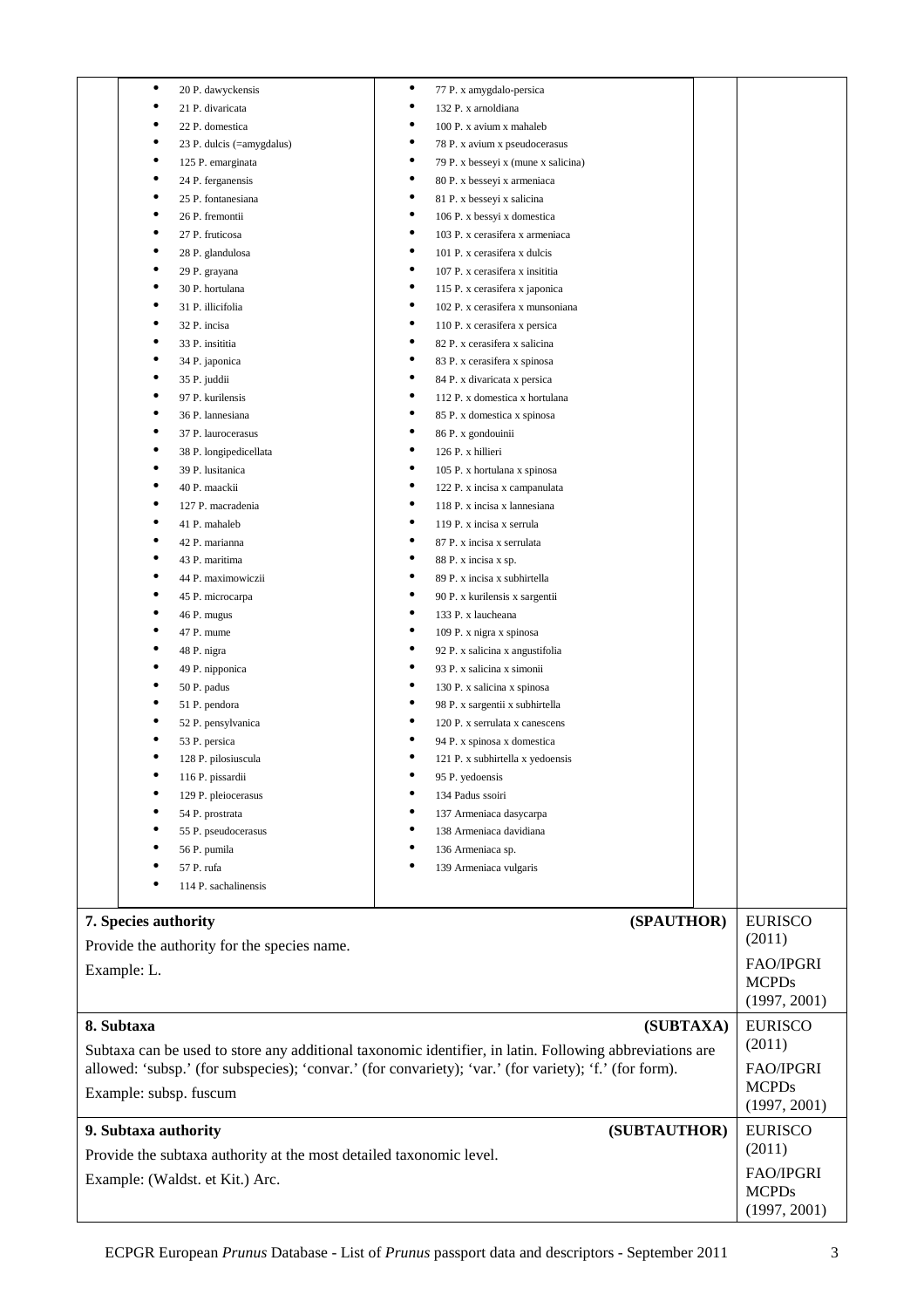| (CROPNAME)<br>10. Common crop name                                                                                                                                                                         | <b>EURISCO</b>                            |
|------------------------------------------------------------------------------------------------------------------------------------------------------------------------------------------------------------|-------------------------------------------|
| Name of the crop in colloquial language, preferably English.                                                                                                                                               | (2011)                                    |
| Example: malting barley<br>Example: cauliflower                                                                                                                                                            | FAO/IPGRI<br><b>MCPDs</b><br>(1997, 2001) |
| 11. Accession name<br>(ACCENAME)                                                                                                                                                                           | <b>EURISCO</b>                            |
| Either a registered or other formal designation given to the accession. First letter uppercase. Multiple<br>choices are not allowed. The other names should be entered in Accession Synonyms.              | (2011)<br><b>FAO/IPGRI</b>                |
| Example: Rheinische Vorgebirgstrauben                                                                                                                                                                      | <b>MCPDs</b><br>(1997, 2001)              |
| 12. Acquisition date (Modified format)<br>(ACQDATE)                                                                                                                                                        | <b>EURISCO</b>                            |
| Date on which the accession entered the collection as YYYY-MM-DD.<br>Missing data (MM or DD) should be indicated with '01'.                                                                                | (2011)                                    |
| Example: 1968-01-01                                                                                                                                                                                        | FAO/IPGRI<br><b>MCPDs</b>                 |
| Example: 2002-06-20                                                                                                                                                                                        | (1997, 2001)                              |
| 13. Country of origin<br>(ORIGCTY)                                                                                                                                                                         | <b>EURISCO</b>                            |
| Code of the country in which the sample was originally collected. Use the 3-letter ISO 3166-1 extended                                                                                                     | (2011)                                    |
| country codes.                                                                                                                                                                                             | <b>FAO/IPGRI</b><br><b>MCPDs</b>          |
| Example: NLD                                                                                                                                                                                               | (1997, 2001)                              |
| (COLLSITE)<br>14. Location of collecting site (Only when an accession has been collected)                                                                                                                  | <b>EURISCO</b>                            |
| Location information below the country level that describes where the accession was collected. This                                                                                                        | (2011)                                    |
| might include the distance in kilometres and direction from the nearest town, village or map grid<br>reference point.                                                                                      | <b>FAO/IPGRI</b><br><b>MCPDs</b>          |
| Example: 7 km south of Curitiba in the state of Parana                                                                                                                                                     | (1997, 2001)                              |
| <b>15. Latitude of collecting site<sup>3</sup></b> (Only when an accession has been collected)<br>(LATITUDE)                                                                                               | <b>EURISCO</b>                            |
| Degree (2 digits) minutes (2 digits), and seconds (2 digits) followed by N (North) or S (South). Every<br>missing digit (minutes or seconds) should be indicated with a hyphen. Leading zeros are required | (2011)<br><b>FAO/IPGRI</b>                |
| Example: 10----S                                                                                                                                                                                           | <b>MCPDs</b>                              |
| Example: 011530N                                                                                                                                                                                           | (1997, 2001)                              |
| Example: 4531--S                                                                                                                                                                                           |                                           |
| <b>16. Longitude of collecting site</b> <sup>3</sup> (Only when an accession has been collected)<br>(LONGITUDE)                                                                                            | <b>EURISCO</b><br>(2011)                  |
| Degree (3 digits), minutes (2 digits), and seconds (2 digits) followed by E (East) or W (West). Every<br>missing digit (minutes or seconds) should be indicated with a hyphen. Leading zeros are required. | <b>FAO/IPGRI</b>                          |
| Example: 0762510W<br>Example: 076----W                                                                                                                                                                     | <b>MCPDs</b><br>(1997, 2001)              |
| 17. Elevation of collecting site (Only when an accession has been collected)<br>(ELEVATION)                                                                                                                | <b>EURISCO</b>                            |
| Elevation of collecting site expressed in meters above sea level. Negative values are allowed.                                                                                                             | (2011)                                    |
| Example: 763                                                                                                                                                                                               | <b>FAO/IPGRI</b><br><b>MCPDs</b>          |
|                                                                                                                                                                                                            | (1997, 2001)                              |
| 18. Collecting date of sample (Modified format)<br>(COLLDATE)                                                                                                                                              | <b>EURISCO</b>                            |
| (Only when an accession has been collected)                                                                                                                                                                | (2011)                                    |
| Collecting date of the sample as YYYY-MM-DD.<br>Missing data (MM or DD) should be indicated with '01'.                                                                                                     | <b>FAO/IPGRI</b><br><b>MCPDs</b>          |
| Example: 1968-01-01<br>Example: 2002-06-20                                                                                                                                                                 | (1997, 2001)                              |
| 19. Breeding institute code<br>(BREDCODE)                                                                                                                                                                  | <b>EURISCO</b>                            |
| Institute code of the institute that has bred the material. If the holding institute has bred the material, the                                                                                            | (2011)                                    |

 $3$  To convert from longitude and latitude in degrees ( $\degree$ ), minutes ( $\degree$ ), seconds ( $\degree$ ), and a hemisphere (North or South and East or West) to decimal degrees, the following formula should be used: d° m' s"=h  $*(d+m/60+s/3600)$ where h=1 for the Northern and Eastern hemispheres and -1 for the Southern and Western hemispheres i.e.

 $\overline{a}$ 

<sup>30</sup>º30'0'' S= –30.5 and 30º15'55'' N=30.265.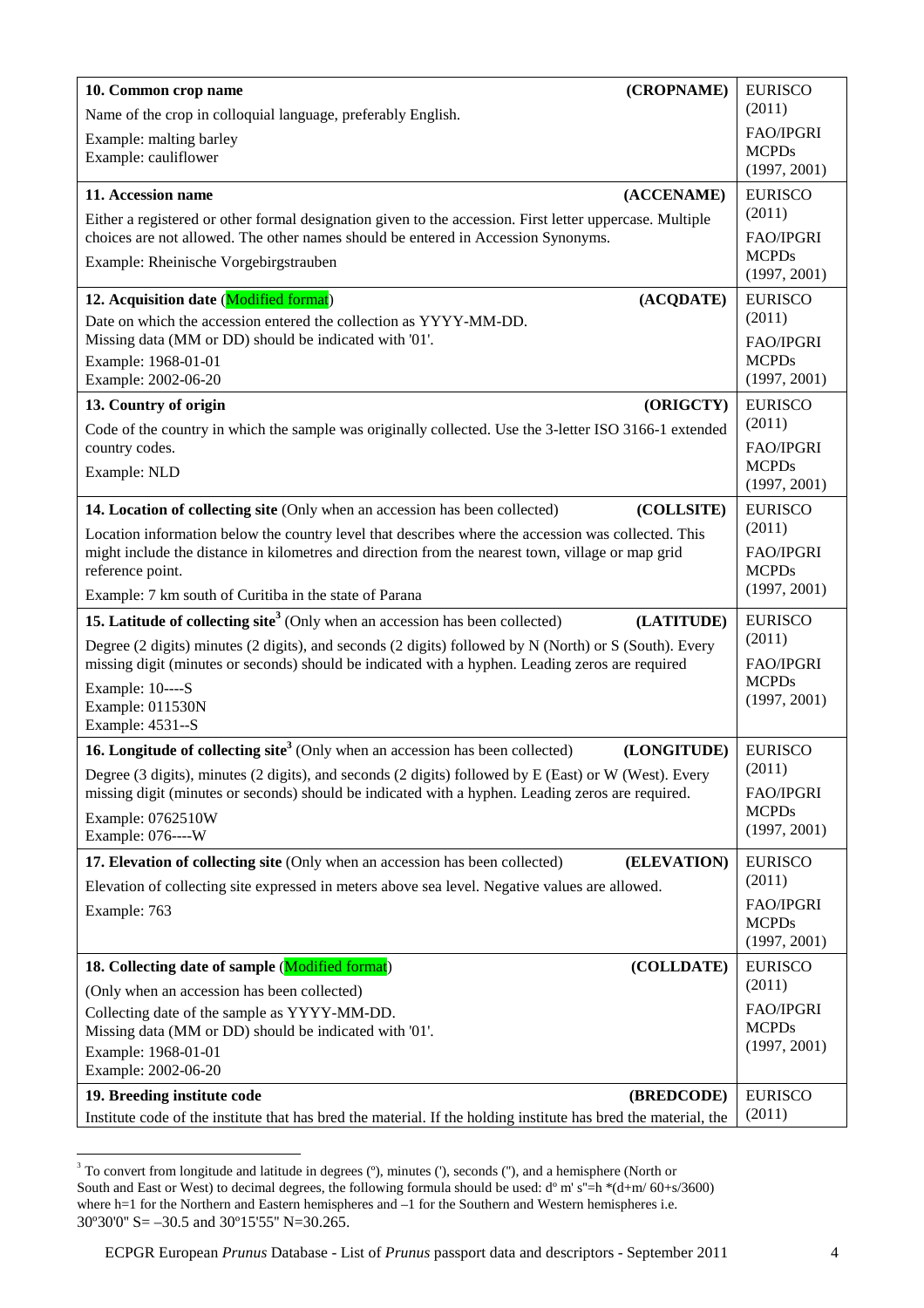| breeding institute code (BREDCODE) should be the same as the holding institute code (INSTCODE).                    | FAO/IPGRI                        |
|--------------------------------------------------------------------------------------------------------------------|----------------------------------|
| Follows INSTCODE standard.                                                                                         | <b>MCPDs</b>                     |
|                                                                                                                    | (1997, 2001)                     |
| (SAMPSTAT)<br>20. Biological status of accession                                                                   | <b>EURISCO</b>                   |
| The coding scheme proposed can be used at 3 different levels of detail: either by using the general codes          | (2011)                           |
| (in boldface) such as $100$ , $200$ , $300$ , $400$ or by using the more specific codes such as $110$ , $120$ etc. | <b>FAO/IPGRI</b>                 |
| 100) Wild                                                                                                          | <b>MCPDs</b>                     |
| 110) Natural                                                                                                       | (1997, 2001)                     |
| 120) Semi-natural/wild                                                                                             |                                  |
| 200) Weedy                                                                                                         |                                  |
| 300) Traditional cultivar/landrace                                                                                 |                                  |
| 400) Breeding/research material                                                                                    |                                  |
| 410) Breeder's line                                                                                                |                                  |
| 411) Synthetic population                                                                                          |                                  |
| 412) Hybrid                                                                                                        |                                  |
| 413) Founder stock/base population                                                                                 |                                  |
| 414) Inbred line (parent of hybrid cultivar)<br>415) Segregating population                                        |                                  |
| 420) Mutant/genetic stock                                                                                          |                                  |
| 500) Advanced/improved cultivar                                                                                    |                                  |
| 999) Other (Elaborate in REMARKS field)                                                                            |                                  |
| (ANCEST)<br>21. Ancestral data                                                                                     | <b>EURISCO</b>                   |
|                                                                                                                    | (2011)                           |
| Information about either pedigree or other description of ancestral information (i.e. parent variety in            |                                  |
| case of mutant or selection).                                                                                      | <b>FAO/IPGRI</b><br><b>MCPDs</b> |
| Example: Hanna/7*Atlas//Turk/8*Atlas                                                                               | (1997, 2001)                     |
| Example: mutation found in Hanna                                                                                   |                                  |
| Example: selection from Irene                                                                                      |                                  |
| Example: cross involving amongst others Hanna and Irene                                                            |                                  |
| 22. Collecting/acquisition source<br>(COLLSRC)                                                                     | <b>EURISCO</b>                   |
| The coding scheme proposed can be used at 2 different levels of detail: either by using the general                | (2011)                           |
| codes (in boldface) such as 10, 20, 30, etc.                                                                       | <b>FAO/IPGRI</b>                 |
| 10) Wild habitat<br>11) Forest/woodland                                                                            | <b>MCPDs</b>                     |
| 12) Shrubland                                                                                                      | (1997, 2001)                     |
| 13) Grassland                                                                                                      |                                  |
| 14) Desert/tundra                                                                                                  |                                  |
| 15) Aquatic habitat                                                                                                |                                  |
| 20) Farm or cultivated habitat                                                                                     |                                  |
| 21) Field                                                                                                          |                                  |
| 22) Orchard                                                                                                        |                                  |
| 23) Backyard, kitchen or home garden (urban, peri-urban or rural)                                                  |                                  |
| 24) Fallow land<br>25) Pasture                                                                                     |                                  |
| 26) Farm store                                                                                                     |                                  |
| 27) Threshing floor                                                                                                |                                  |
| 28) Park                                                                                                           |                                  |
| 30) Market or shop                                                                                                 |                                  |
| 40) Institute, Experimental station, Research organization, Genebank                                               |                                  |
| 50) Seed company                                                                                                   |                                  |
| 60) Weedy, disturbed or ruderal habitat                                                                            |                                  |
| 61) Roadside                                                                                                       |                                  |
| 62) Field margin                                                                                                   |                                  |
| 99) Other (Elaborate in REMARKS field)                                                                             |                                  |
|                                                                                                                    |                                  |
| 23. Donor institute code<br>(DONORCODE)                                                                            | <b>EURISCO</b>                   |
| Code for the donor institute. Follows INSTCODE standard.                                                           | (2011)                           |
|                                                                                                                    | <b>FAO/IPGRI</b>                 |
|                                                                                                                    | <b>MCPDs</b>                     |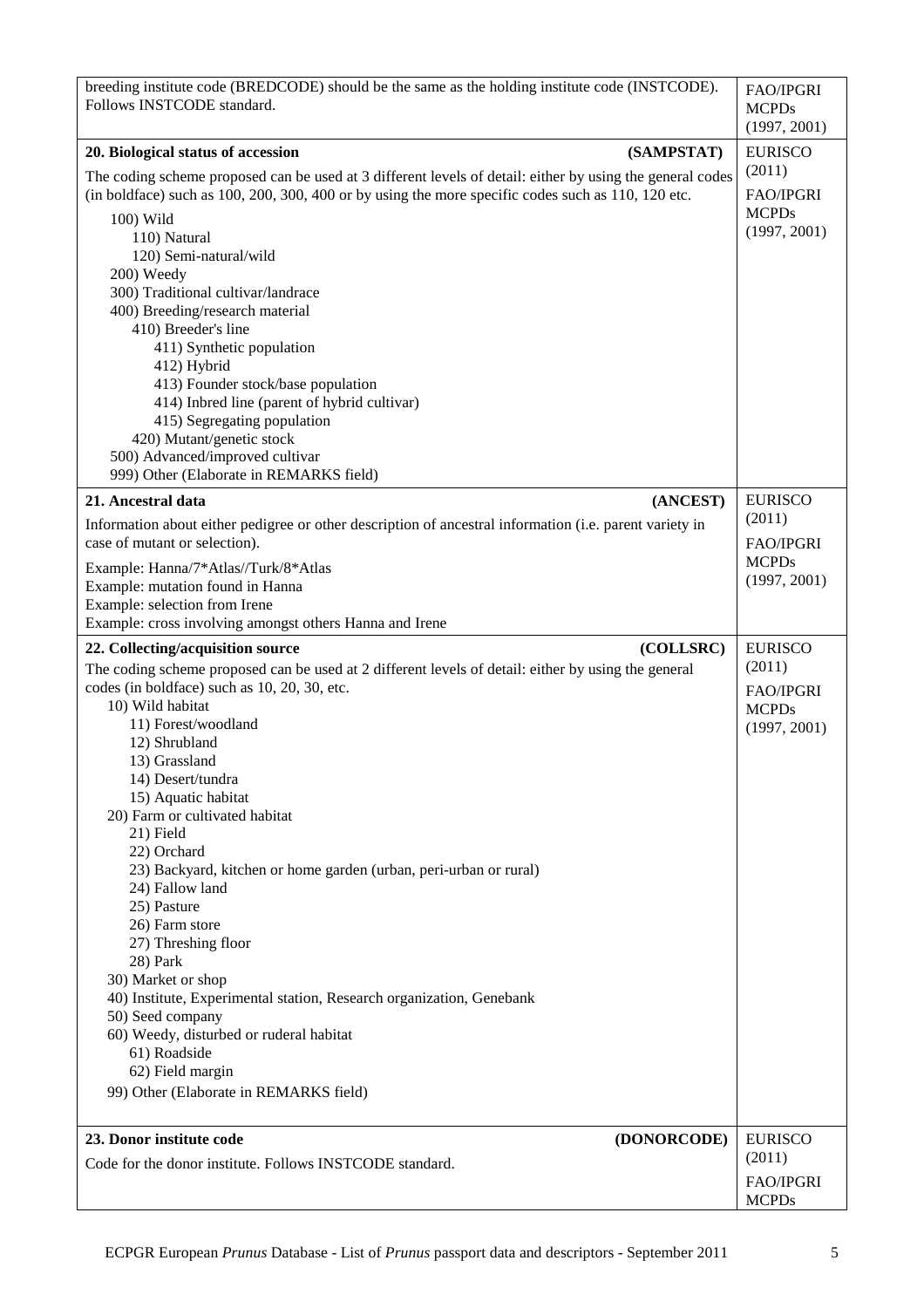|                                                                                                                                                                                                     | (1997, 2001)                     |
|-----------------------------------------------------------------------------------------------------------------------------------------------------------------------------------------------------|----------------------------------|
| 24. Donor accession number<br>(DONORNUMB)                                                                                                                                                           | <b>EURISCO</b>                   |
| Number assigned to an accession by the donor. Follows ACCENUMB standard.                                                                                                                            | (2011)                           |
| Example: NGB1912                                                                                                                                                                                    | FAO/IPGRI<br><b>MCPDs</b>        |
|                                                                                                                                                                                                     | (1997, 2001)                     |
| 25. Other identification (numbers) associated with the accession<br>(OTHERNUMB)                                                                                                                     | <b>EURISCO</b>                   |
| Any other identification (numbers) known to exist in other collections for this accession. Use the                                                                                                  | (2011)                           |
| following system: INSTCODE:ACCENUMB;INSTCODE:ACCENUMB INSTCODE and                                                                                                                                  | FAO/IPGRI                        |
| ACCENUMB follow the standard described above and are separated by a colon. Pairs of INSTCODE<br>and ACCENUMB are separated by a semicolon without space. When the institute is not known, the       | <b>MCPDs</b><br>(1997, 2001)     |
| number should be preceded by a colon.                                                                                                                                                               |                                  |
| Example: NLD037:CGN00254                                                                                                                                                                            |                                  |
| Example: SWE002:NGB1912;:Bra2343                                                                                                                                                                    |                                  |
| 26. Location of safety duplicates<br>(DUPLSITE)                                                                                                                                                     | <b>EURISCO</b>                   |
| Code of the institute where a safety duplicate of the accession is maintained. Follows INSTCODE                                                                                                     | (2011)                           |
| standard.                                                                                                                                                                                           | <b>FAO/IPGRI</b><br><b>MCPDs</b> |
|                                                                                                                                                                                                     | (1997, 2001)                     |
| (STORAGE)<br>27. Type of germplasm storage                                                                                                                                                          | <b>EURISCO</b>                   |
| If germplasm is maintained under different types of storage (Refer to FAO/IPGRI Genebank Standards                                                                                                  | (2011)                           |
| 1994 for details on storage type.). Multiple choices are not allowed but new codes should be added in<br>order to allow all the possibilities.                                                      | FAO/IPGRI                        |
| 10) Seed collection                                                                                                                                                                                 | <b>MCPDs</b><br>(1997, 2001)     |
| 11) Short term                                                                                                                                                                                      |                                  |
| 12) Medium term<br>13) Long term                                                                                                                                                                    |                                  |
| 20) Field collection                                                                                                                                                                                |                                  |
| 30) In vitro collection (Slow growth)                                                                                                                                                               |                                  |
| 40) Cryopreserved collection<br>99) Other (elaborate in REMARKS field)                                                                                                                              |                                  |
|                                                                                                                                                                                                     |                                  |
| 28. Remarks<br>(REMARKS)                                                                                                                                                                            | <b>EURISCO</b>                   |
| The remarks field is used to add notes or to elaborate on descriptors with value 99 or 999 (=Other).                                                                                                | (2011)                           |
| Prefix remarks with the field name they refer to and a colon. Separate remarks referring to different<br>fields are separated by semicolons without space.                                          | FAO/IPGRI<br><b>MCPDs</b>        |
| Example: COLLSRC:roadside                                                                                                                                                                           | (1997, 2001)                     |
| 29. Decoded collecting institute<br>(COLLDESCR)                                                                                                                                                     | <b>EURISCO</b>                   |
| Brief name and location of the collecting institute. Only to be used if COLLCODE can not be used                                                                                                    | (2011)<br>FAO/IPGRI              |
| since the FAO Institution Code for this institute is not (yet) available.                                                                                                                           | <b>MCPDs</b>                     |
| Example: Tuinartikelen Jan van Zomeren, Arnhem, The Netherlands                                                                                                                                     | (1997, 2001)                     |
| (BREDDESCR)<br>30. Decoded breeding institute                                                                                                                                                       | <b>EURISCO</b><br>(2011)         |
| Brief name and location of the breeding institute. Only to be used if BREDCODE can not be used since<br>the FAO Institution Code for this institute is not (yet) available.                         |                                  |
| Example: CFFR from Chile                                                                                                                                                                            |                                  |
| 31. Decoded donor institute<br>(DONORDESCR)                                                                                                                                                         | <b>EURISCO</b>                   |
| Brief name and location of the donor institute. Only to be used if DONORCODE can not be used since<br>the FAO Institution Code for this institute is not (yet) available.                           | (2011)                           |
| Example: Nelly Goudwaard, Groningen, The Netherlands                                                                                                                                                |                                  |
| (DUPLDESCR)<br>32. Decoded safety duplication location                                                                                                                                              | <b>EURISCO</b>                   |
| Brief name and location of the institute maintaining the safety duplicate. Only to be used if DUPLSITE<br>can not be used since the FAO Institution Code for this institute is not (yet) available. | (2011)                           |
| Example: Pakhoed Freezers inc., Paramaribo, Surinam                                                                                                                                                 |                                  |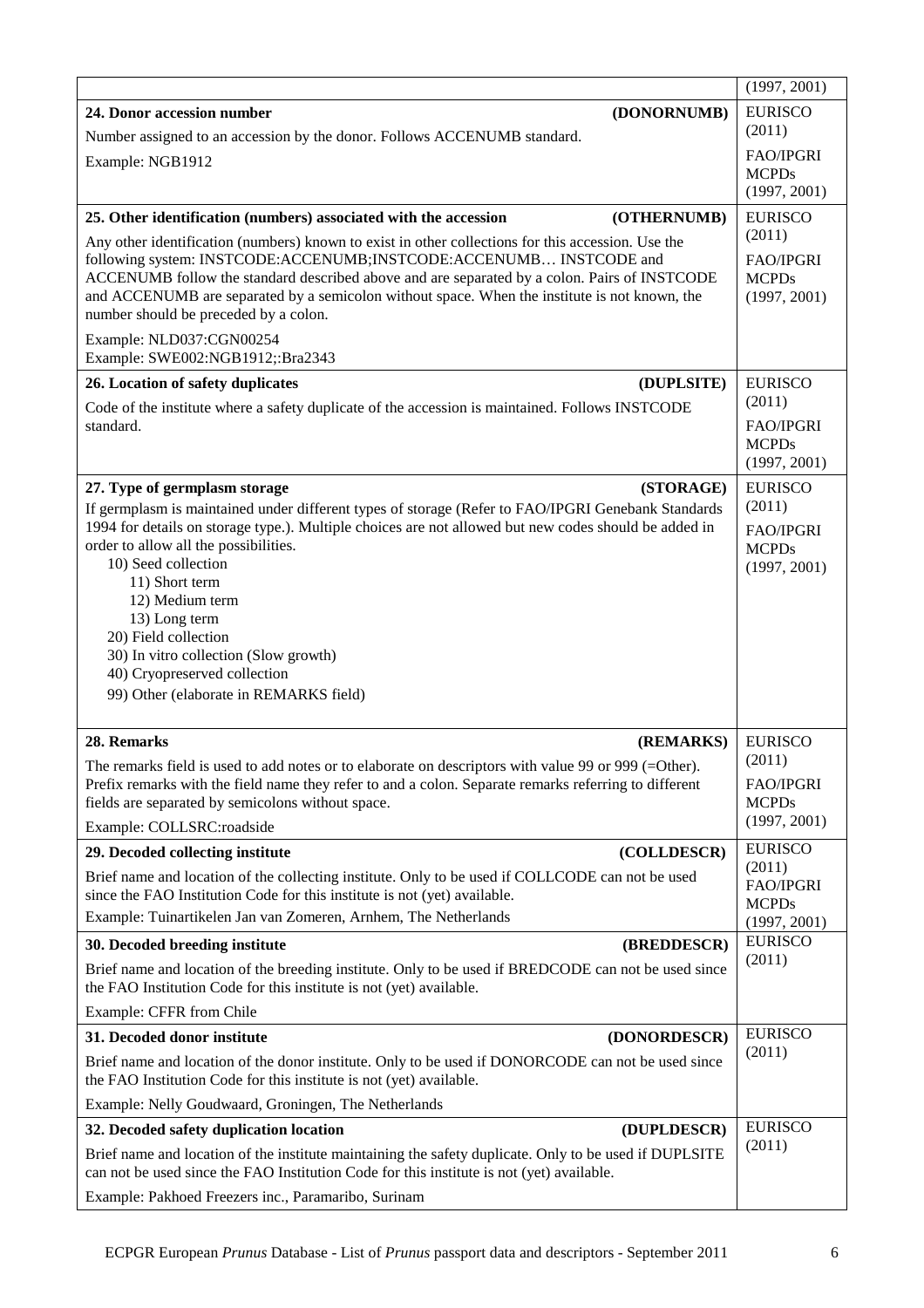| 33. Accession URL (not included in the EPDB)                                                                  | (ACCEURL)   | <b>EURISCO</b> |
|---------------------------------------------------------------------------------------------------------------|-------------|----------------|
| URL linking to additional data about the accession either in the holding genebank or from another             |             | (2011)         |
| source.                                                                                                       |             |                |
| Example: www.cgn.wageningen-ur.nl/pgr/collections/passdeta.asp?accenumb=CGN04848                              |             |                |
|                                                                                                               |             |                |
| 34. MLS Status (not included in the EPDB)                                                                     | (MLSSTAT)   | <b>EURISCO</b> |
| The coded status of an accession with regards to the Multilateral System (MLS) of the International Treaty on |             | (2011)         |
| Plant Genetic Resources for Food and Agriculture.                                                             |             |                |
| Provides the information, whether the accession is included in the MLS.                                       |             |                |
| 0- not part of the MLS                                                                                        |             |                |
| 1- part of the MLS.                                                                                           |             |                |
| If the MLS status is unknown, the field stays empty                                                           |             |                |
|                                                                                                               |             |                |
| 35. AEGIS Status                                                                                              | (AEGISSTAT) | <b>EURISCO</b> |
| The coded status of an accession with regards to the European Genebank Integrated System (AEGIS).             |             | (2011)         |
| Provides the information, whether the accession is conserved for AEGIS.                                       |             |                |
| 0- not part of the MLS                                                                                        |             |                |
| 1- part of the MLS.                                                                                           |             |                |
| If the MLS status is unknown, the field stays empty                                                           |             |                |
|                                                                                                               |             |                |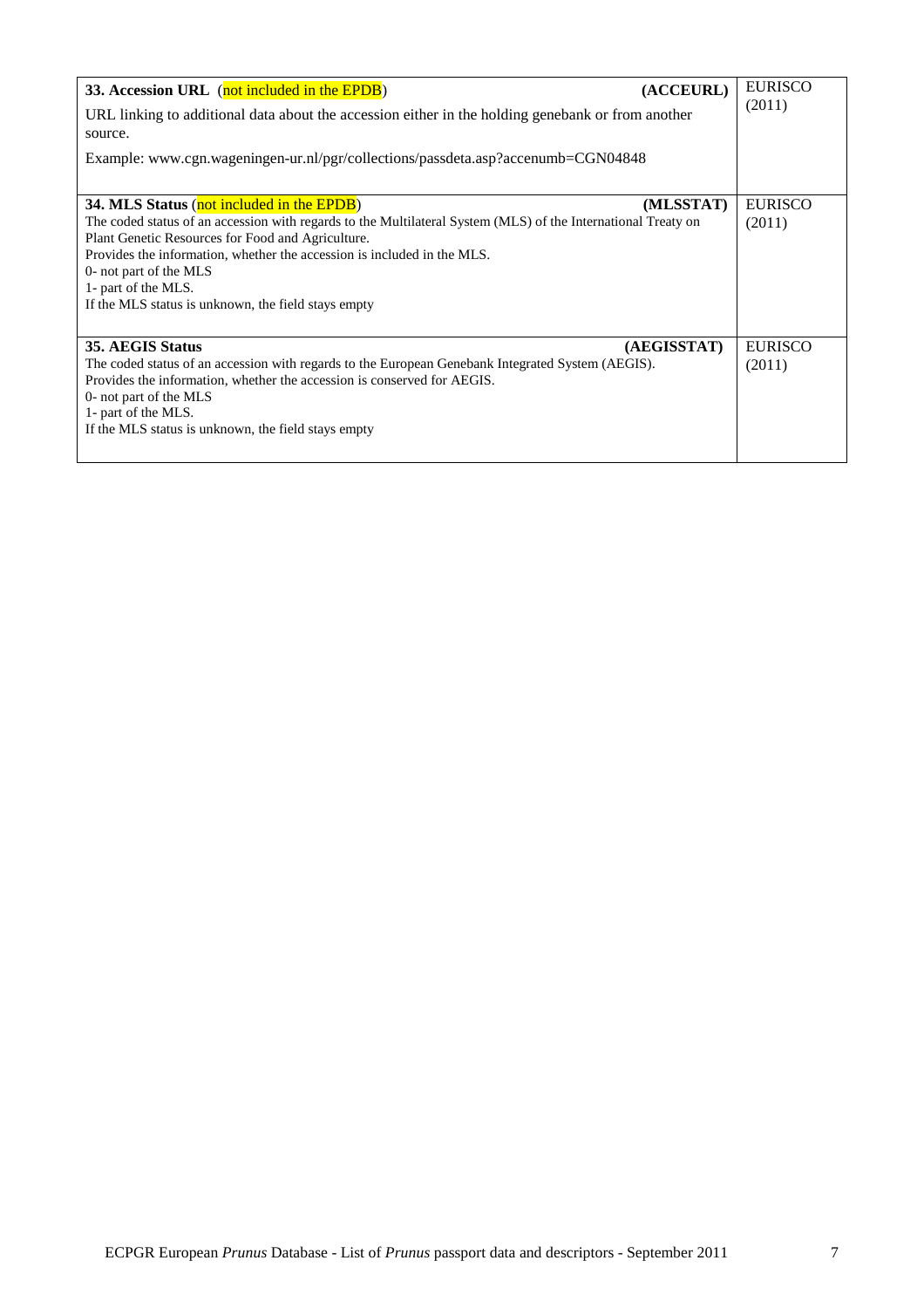| EPDB 2011 version of PRUNUS-SPECIFIC PASSPORT DESCRIPTORS                                                                                                    | <b>References</b>          |
|--------------------------------------------------------------------------------------------------------------------------------------------------------------|----------------------------|
| (CROPTYPE)<br>P1. Crop type                                                                                                                                  | List of passport           |
| 1. P. avium, P. cerasus, P. x gondouinii (P. avium x P. cerasus)                                                                                             | data &                     |
| 2. Other spp. and hybrids allied to cherry                                                                                                                   | descriptors                |
| 3. P. armeniaca, P. mume and P. armeniaca x P. mume                                                                                                          | (1997)                     |
| Apricots including cultivars, rootstocks, ornamental and wild                                                                                                |                            |
| 4. P. amygdalus                                                                                                                                              |                            |
| Almond including cultivars, rootstocks, ornamental and wild                                                                                                  |                            |
| 5. P. persica                                                                                                                                                |                            |
| Peaches and nectarines including cultivars, rootstocks, ornamental and wild                                                                                  |                            |
| 6. P. domestica, P. insititia, P. domestica x P. insititia                                                                                                   |                            |
| European plums including cultivars, rootstocks, ornamental and wild                                                                                          |                            |
| 7. P. salicina, P. salicina derivatives, P. cerasifera, P. spinosa<br>Japanese plum, myrobalans, sloes, including cultivars, rootstocks, ornamental and wild |                            |
| 8. Others species related to cultivated Prunus                                                                                                               |                            |
| 9. Inter-specific inter-crop hybrids                                                                                                                         |                            |
| P2. Hybrid<br>(HYBRID)                                                                                                                                       | List of passport           |
| Is the accession an inter-specific hybrid? (Yes or No)                                                                                                       | data &                     |
|                                                                                                                                                              | descriptors                |
|                                                                                                                                                              | (1997)                     |
| P3. Protection status<br>(PROTECT)                                                                                                                           | List of passport<br>data & |
| Is the accession under protection by UPOV? (Yes or No)                                                                                                       | descriptors                |
|                                                                                                                                                              | (1997)                     |
| (EUCOLL)<br>P4. Belonging to the European collection                                                                                                         | List of passport           |
| Does the accession belong to the European collection? (Yes or No)                                                                                            | data &                     |
|                                                                                                                                                              | descriptors<br>(1997)      |
| P5. Rootstock (Modified)<br>(ROOTSTOCK)                                                                                                                      | List of passport           |
| On which rootstock(s) is the accession maintained?                                                                                                           | data &                     |
| This information describes the individual representing the accession in the collection. That is why this                                                     | descriptors<br>(1997)      |
| descriptor is linked to the individual description, not to the accession passport data.                                                                      |                            |
| P6. Identification of material (obsolete since $2011$ , replaced by P14)<br>(IDENTIF)                                                                        | List of                    |
| 1. verified                                                                                                                                                  | passport data              |
| 2. probable                                                                                                                                                  | & descriptors              |
| 3. uncertain                                                                                                                                                 | (1997)                     |
| P7. Virus disease status (obsolete since $2011$ , replaced by P15)<br>(VIRUSTATUS)                                                                           | List of                    |
| Virus disease status including mycoplasma.                                                                                                                   | passport data              |
| 1. virus disease free from quarantine pest and disease                                                                                                       | & descriptors              |
| 2. virus disease present                                                                                                                                     | (1997)                     |
| 3. not tested                                                                                                                                                |                            |
| 4. free from Sharka                                                                                                                                          |                            |
| <b>P8.</b> Date of the virus disease status (obsolete since 2011, not replaced)<br>(VIRUSDATE)                                                               |                            |
| Date of last verification of the virus disease status as YYYYMMDD, where YYYY is the year, MM is                                                             | List of                    |
| the month and DD is the day. Missing data (MM or DD) should be indicated with '01'.                                                                          | passport data              |
| Example: 1968-01-01                                                                                                                                          | & descriptors              |
| Example: 2002-06-20                                                                                                                                          | (1997)                     |
| P8. Fruit use<br>(FRUITUSE)                                                                                                                                  | List of passport           |
| 1. scion cultivar - dessert including distilling                                                                                                             | data &                     |
| 2. scion cultivar - processing including distilling                                                                                                          | descriptors                |
| 3. dual or multipurpose use                                                                                                                                  | (1997)                     |
| 4. no use                                                                                                                                                    |                            |
| P9. Plant use<br>(PLANTUSE)                                                                                                                                  | List of passport           |
|                                                                                                                                                              |                            |
| Multiple choices are not allowed.                                                                                                                            | data $\&$                  |
| 1. clonal rootstock                                                                                                                                          | descriptors                |
| 2. clonal interstock                                                                                                                                         | (1997)                     |
| 3. seedling rootstock                                                                                                                                        |                            |
| 4. ornamental/pollinator<br>5. dual or multipurpose use                                                                                                      |                            |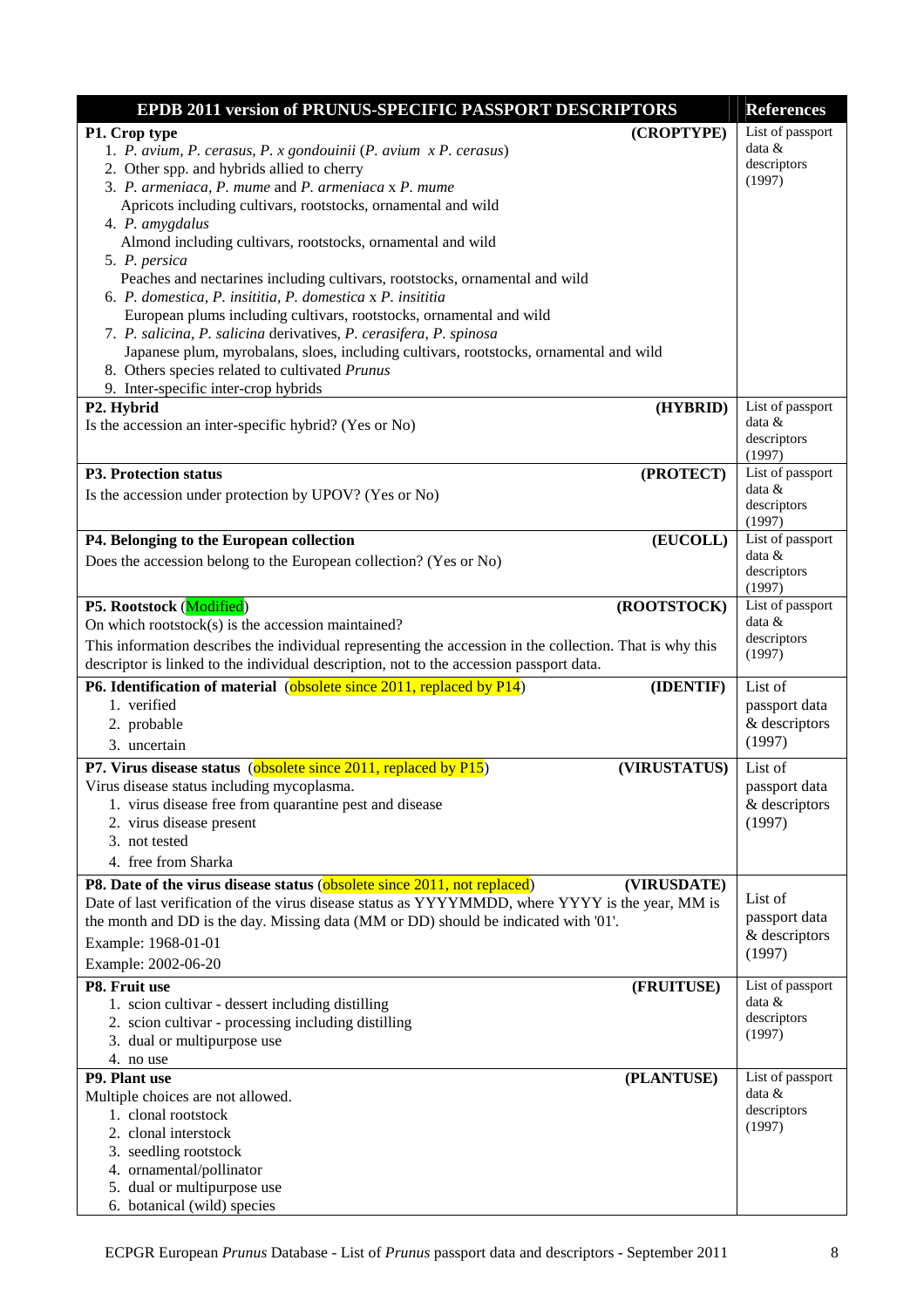| 7. other                                                                                                                               |                                       |
|----------------------------------------------------------------------------------------------------------------------------------------|---------------------------------------|
| 8. timber                                                                                                                              |                                       |
| 9. no use                                                                                                                              |                                       |
| P10. Accession synonyms<br>(SYNONYMS)                                                                                                  | List of passport                      |
|                                                                                                                                        | data &                                |
| Synonym(s) to the accession designation. Multiple choices are allowed, separated by a semicolon.                                       | descriptors                           |
|                                                                                                                                        | (1997)                                |
| (INSTACRONYM)<br>P11. Institute Acronym                                                                                                | Report of the 7 <sup>th</sup>         |
| Acronym of the institute where the accession is maintained (INSTCODE).                                                                 | meeting of the                        |
| Example: INRA (for the French Institute which ISO code is FRA057)                                                                      | <b>ECPGR Prunus</b>                   |
|                                                                                                                                        | WG<br>Report of the 7 <sup>th</sup>   |
| (INSTDESCR)<br>P12. Decoded holding Institute                                                                                          | meeting of the                        |
| Brief name and location of the institute where the accession is maintained (INSTCODE).                                                 | <b>ECPGR Prunus</b>                   |
| Example: Institut National de la Recherche Agronomique (Bordeaux, France) (for the French Institute                                    | WG                                    |
| which ISO code is FRA057)                                                                                                              |                                       |
| P13. Euonym<br>(EUONYM)                                                                                                                | Report of the 7 <sup>th</sup>         |
| To link better the synonyms and duplicates, the euonym is a "Consensus" name for a group of                                            | meeting of the<br><b>ECPGR Prunus</b> |
| synonyms which should be convenient for cross-referencing.                                                                             | WG                                    |
|                                                                                                                                        |                                       |
|                                                                                                                                        |                                       |
| (IDENTIF2)<br>P14. Identification of material using a standard method (New)                                                            | <b>ECPGR-AEGIS</b>                    |
| 1. verified, comparing data from phenotypic observations and from pomology reference books                                             | List of<br>minimum                    |
| 2. verified, using molecular markers                                                                                                   | passport                              |
| 3. verified, using molecular markers and comparing data from phenotypic observations and from                                          | descriptors for                       |
| pomology reference books                                                                                                               | all Prunus                            |
| 4. verified, using other identification methods (Elaborate in REMARKS field)                                                           | species (2010)                        |
| 9. not verified                                                                                                                        |                                       |
| P15. Health status $(New)$<br>(HEALTHSTATUS)                                                                                           | <b>ECPGR-AEGIS</b>                    |
| 1. accession free from quarantine pest and disease, as resulting from a recent $(\leq 2$ years) evaluation                             | List of                               |
| test (e.g. ELISA or PCR tests)                                                                                                         | minimum                               |
| 2. accession free from quarantine pest and disease, as resulting from a not recent $($ >2 years)                                       | passport                              |
| evaluation test (e.g. ELISA or PCR tests)                                                                                              | descriptors for                       |
| 3. accession free from quarantine pest and disease, as resulting from a recent $\langle 2 \rangle$ years) visual                       | all Prunus<br>species (2010)          |
| prospection of pest and disease symptoms                                                                                               |                                       |
| 4. accession free from quarantine pest and disease, as resulting from a non recent ( $>2$ years) visual                                |                                       |
| prospection of pest and disease symptoms                                                                                               |                                       |
| 8. accession not free from quarantine pests/diseases as resulting from tests/visual prospection<br>9. health status not yet controlled |                                       |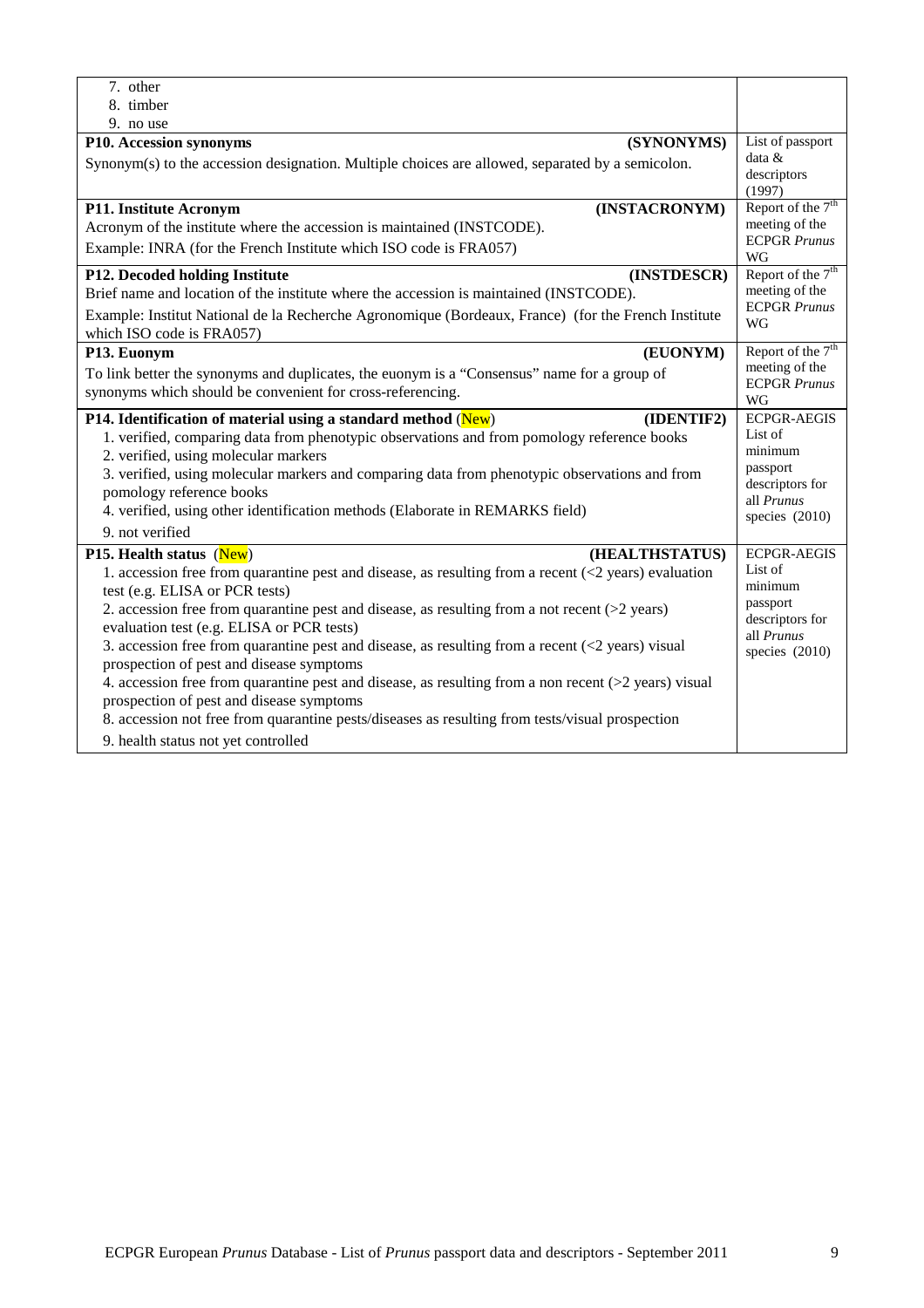## **Specific descriptor lists:** (Reference: List of passport data & descriptors for the EPDB (1997))

The specific descriptors lists are different depending on which crop type (and then which species) is concerned. Each step of the scale for each descriptor has one or more cultivars references in order to help to harmonise the descriptions between the different collections.

### **Almond specific descriptors:**

#### **33. Harvest maturity:** Season of maturity for picking

| <b>Harvest maturity</b> | <b>Reference cultivars</b> |
|-------------------------|----------------------------|
| extremely early         | Cavaliera                  |
| early                   | Nonpareil                  |
| mid-season              | Ferragnès                  |
| late                    | Marcona                    |
| extremely late          | Bartre, Texas              |

#### **34. Season of Flowering:** Date of full flowering

|   | <b>Season of Flowering</b> | Reference cultivars    |
|---|----------------------------|------------------------|
|   | extremely early            | Cavaliera              |
| 2 | very early                 | Desmayo Largueta       |
| 3 | early                      | Nonpareil              |
| 4 | early/intermediate         | Texas                  |
| 5 | intermediate               | Ferragnès              |
| 6 | intermediate/late          | <b>Tardy Nonpareil</b> |
|   | late                       |                        |
| 8 | very late                  |                        |
| Q | extremely late             |                        |

#### **35. Kernel Shape:** Expressed by kernel width/length ratio in a sample of 10 nuts

|   | extremely narrow $(<.40)$  |
|---|----------------------------|
|   | narrow (.40-.48)           |
| 3 | intermediate (.49-.55)     |
| 4 | $broad(.56-.65)$           |
|   | extremely broad $(> 0.65)$ |

#### **36. Marking of Outer Shell**

| without pores  |
|----------------|
| sparsely pored |
| intermediate   |
| densely pored  |
| scribed        |

#### **37. Softness of Shell**

|   | <b>Softness of Shell</b>                              | Reference cultivars |
|---|-------------------------------------------------------|---------------------|
|   | extremely hard, very difficult to break, needs hammer | Bartre              |
| 2 | hard, difficult to break, needs hammer                | Desmayo Largueta    |
|   | intermediate, broken by hand with effort              | <b>Texas</b>        |
|   | soft, broken by hand                                  | Princesse           |
|   | paper, very thin, easily removed                      | Nonpareil           |

### **38. Kernel Taste**

| <b>Kernel Taste</b> | Reference cultivars |
|---------------------|---------------------|
| sweet               | Nonpareil           |
| intermediate        | Texas               |
| hitter              |                     |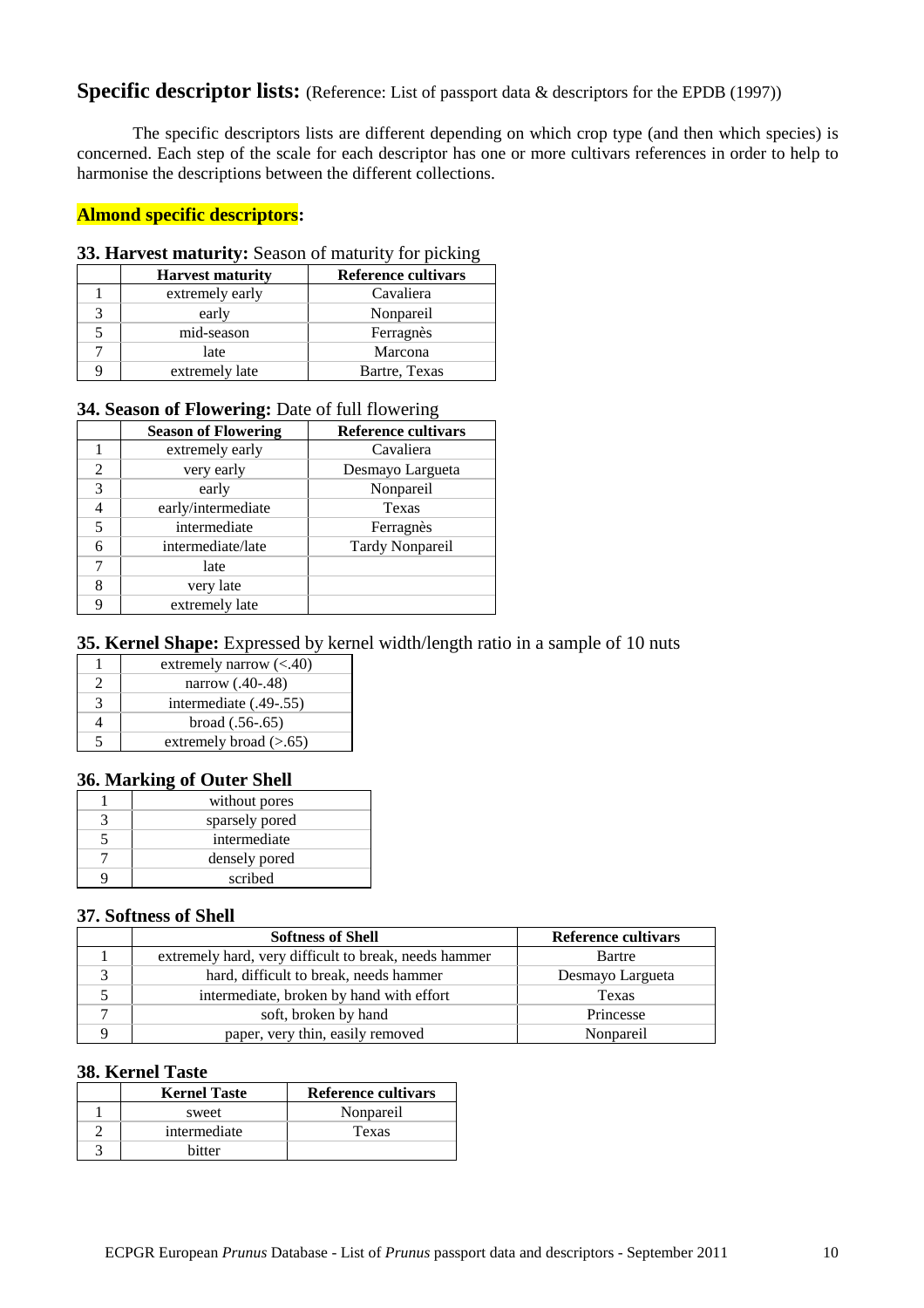### **39. Nut Shape**

| <b>Nut Shape</b> | Reference cultivars |
|------------------|---------------------|
| round            | Marcona             |
| ovate            | Texas               |
| oblong           | Aï                  |
| cordate          | Cristomorto         |
| extremely narrow | Desmayo Largueta    |

#### **40. Double kernel**

| Double kernel | <b>Reference cultivars</b> |
|---------------|----------------------------|
| no double     | Nonpareil, Marcona         |
| low           | Lauranne                   |
| medium        | Tuono                      |
| high          | Cristomorto                |
| very high     |                            |

## **41. Alleles of incompatibility, self-compatibility**

|                | <b>Alleles</b> | Incompatibility group | <b>Reference cultivars</b> |
|----------------|----------------|-----------------------|----------------------------|
| 1              | $S_7S_8$       |                       | Nonpareil                  |
| 2              | $S_1S_5$       | П                     | Texas                      |
| 3              | $S_5S_7$       | III                   | <b>Thompson</b>            |
| $\overline{4}$ | $S_1S_7$       | IV                    | Nec Plus Ultra             |
| 5              | $S_5S_8$       | V                     | Carmel                     |
| 6              | $S_1S_8$       | VI                    | Monterey                   |
| 7              | $S_8S_{13}$    | VII                   | Sonora                     |
| 8              | $S_1S_3$       | VIII                  | Ferragnès                  |
| 9              | $S_{7X}S_8$    | IX                    | <b>Jeffries</b>            |
| 10             | $S_7S_{14}$    | X                     | Jordanolo                  |
| 11             | $S_8S_{15}$    | XI                    | Reams                      |
| 12             | $S_8S_{16}$    | XII                   | <b>Bigelow</b>             |
| 13             | $S_6S_8$       | <b>XIII</b>           | Drake                      |
| 14             | $S_xS_f$       | 0                     | Tuono                      |

## **42. Susceptibility to** *Monilia laxa* **(blossom susceptibility)**

| <b>Susceptibility</b> | Reference cultivars |
|-----------------------|---------------------|
| very low              |                     |
| low                   | Ferragnès           |
| intermediate          | Aï                  |
| high                  | Marcona             |
| extremely high        |                     |

### **43. Susceptibility to** *Fusicoccum amygdali*

|                       | ັບເ                 |
|-----------------------|---------------------|
| <b>Susceptibility</b> | Reference cultivars |
| very low              |                     |
| low                   | Texas               |
| intermediate          | Aï                  |
| high                  | Ferragnès           |
| extremely high        |                     |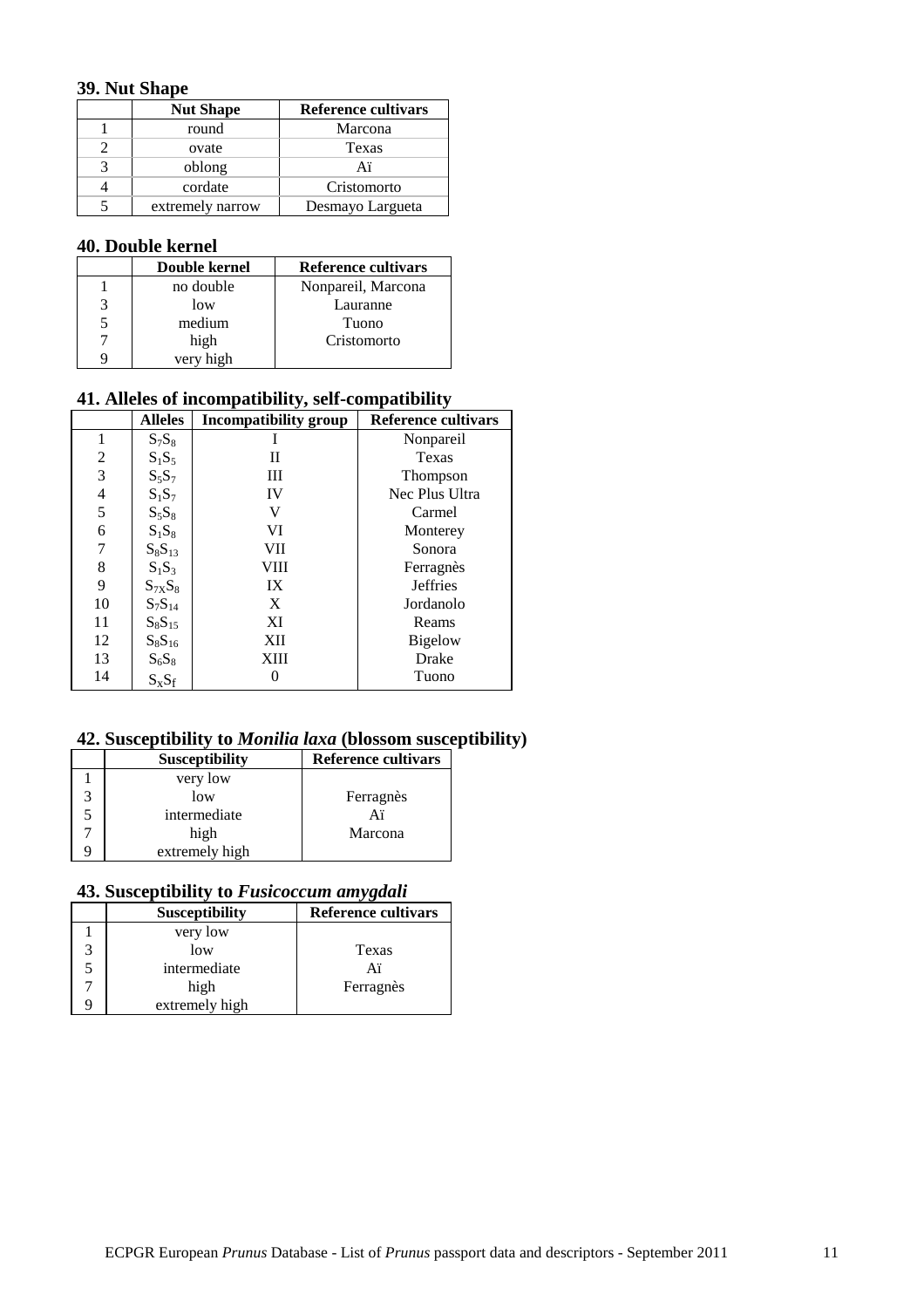## **Apricot specific descriptors:**

|                | <b>Harvest maturity</b> | <b>Reference cultivars</b>                   |
|----------------|-------------------------|----------------------------------------------|
|                | extremely early         | Patriarca Temprano, Ouardi, Early Samarkand  |
| $\mathfrak{D}$ | very early              | Sayeb                                        |
| 3              | early                   | Hâtif de Colomer, Harcot                     |
| $\overline{4}$ | early mid-season        | Canino                                       |
| 5              | mid-season              | Cafona, Screara, Hargrand                    |
| 6              | late mid-season         | San Castrese, Harogem, Harglow               |
| 7              | late                    | Rouge du Roussillon, Reale d'Imola, Harlayne |
| 8              | very late               | Polonais, Bergeron, Royal                    |
| q              | extremely late          | Tardif de Bordaneil                          |

## **33. Harvest maturity:** Season of maturity for picking

## **34. Season of Flowering:** Date of beginning of flowering (10% of flowers open).

|                | <b>Season of Flowering</b> | Reference cultivars               |
|----------------|----------------------------|-----------------------------------|
|                | extremely early            | Setacciara                        |
| $\mathcal{D}$  | very early                 | San Castrese                      |
| 3              | early                      | Hâtif de Colomer, Morden 604      |
| $\overline{4}$ | early mid-season           | Rouge du Roussillon, Moniqui      |
| 5              | mid-season                 | Cafona, Goldcot                   |
| 6              | late mid-season            | Bergeron, Harcot                  |
| 7              | late                       | Polonais, San Francesco, Harlayne |
| 8              | very late                  | Harogem, Harglow                  |
|                | extremely late             | Zard                              |

## **35. Flesh Colour**

|                | <b>Flesh Colour</b> | Reference cultivars                  |
|----------------|---------------------|--------------------------------------|
|                | white-greenish      | China nº 1, Amban                    |
| 2              | white               | Moniqui                              |
| $\mathcal{F}$  | light cream         | Japan's Early                        |
| $\overline{4}$ | cream               | Patriarca Temprano, Khurmai          |
| 5              | vellow              | Canino, Goldcot                      |
| 6              | light orange        | Harcot, Erevan, Dima                 |
| 7              | orange              | Cafona, Rouge du Roussillon, Harglow |
| 8              | deep orange         | Luizet, Hâtif de Colomer, Palsteyn   |
| Q              | red                 | Shlor-tsiram                         |

### **36. Kernel taste**

| <b>Kernel taste</b> | Reference cultivars                           |
|---------------------|-----------------------------------------------|
| sweet               | Luizet, Reale d'Imola, Harcot, Hungarian Best |
| weak bitterness     | Moniqui, Rouge de Sernhac                     |
| strong bitterness   | Canino. Hâtif de Colomer                      |

### **37. Stone Adherence to Flesh**

| <b>Stone Adherence to Flesh</b> | Reference cultivars            |
|---------------------------------|--------------------------------|
| freestone                       | Hargrand                       |
| semi-freestone                  | Tardif de Bordaneil            |
| clingstone                      | Précoce di Toscana, China nº 1 |

### **38. Fruit size**

|   | <b>Fruit size</b> | Reference cultivars                             |
|---|-------------------|-------------------------------------------------|
|   | very small        | Early Samarkand, Stella                         |
| 3 | small             | Hâtif Colomer                                   |
| 5 | medium            | Bulida, Early Orange, Cafona, Palsteyn, Moniqui |
|   | large             | Goldrich                                        |
|   | very large        | Hargrand                                        |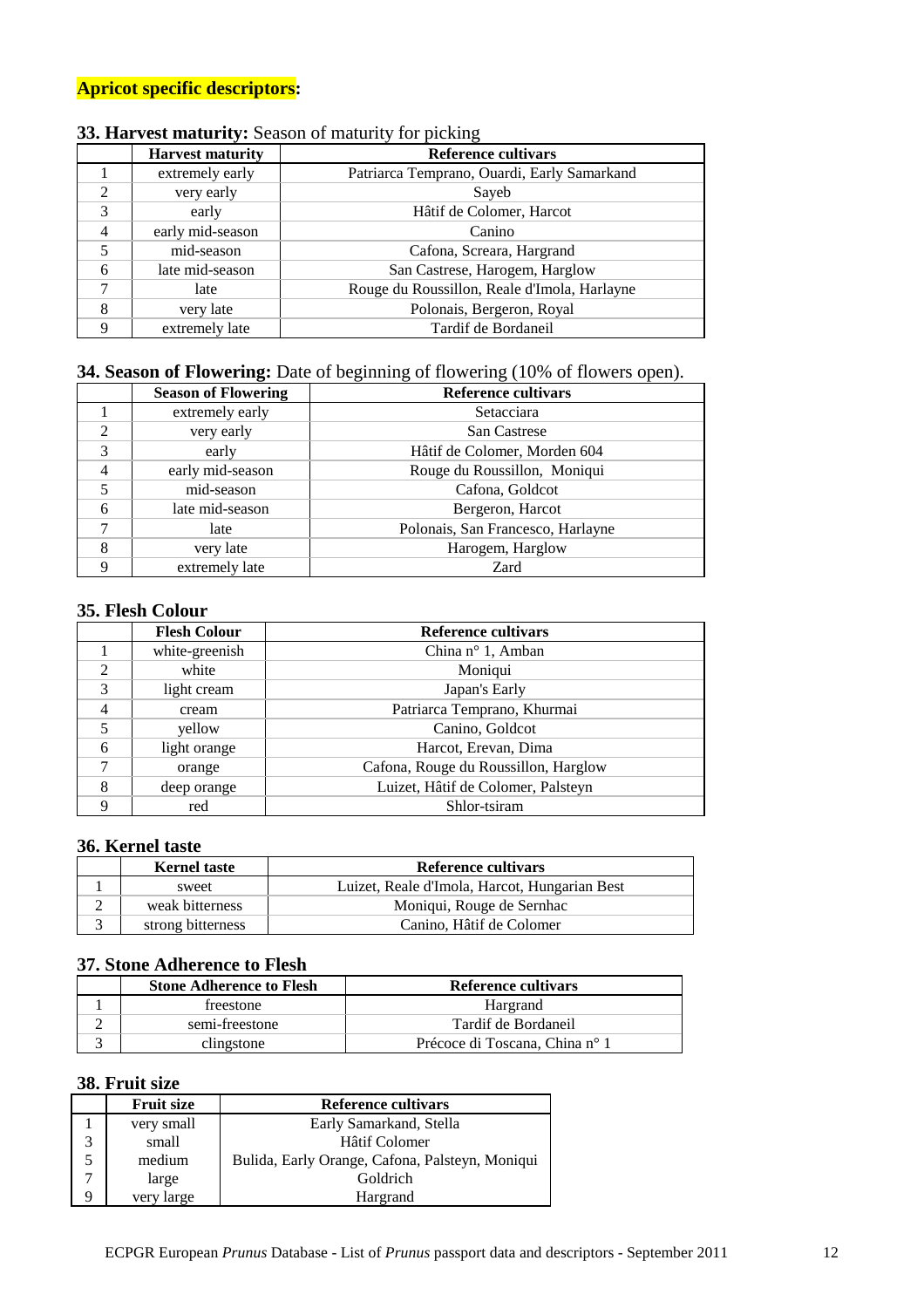## **39. Fruit shape (frontal view)**

|               | <b>Fruit shape</b>        | <b>Reference cultivars</b>           |
|---------------|---------------------------|--------------------------------------|
|               | round                     | Cafona                               |
| $\mathcal{L}$ | round flat                | Currot, Patriarca Temprano, Hargrand |
| 3             | elliptic                  | Prevete, Sunglo                      |
| 4             | ovate                     | Baracca                              |
| 5             | triangular (heart shaped) | Reale d'Imola, Luizet                |
| 6             | oblong (rectangular)      | Hâtif Colomer, Harogem, Bebecou      |

### **40. Fruit skin colour (ground colour)**

|                | <b>Fruit skin colour</b> | <b>Reference cultivars</b>                         |
|----------------|--------------------------|----------------------------------------------------|
|                | green-yellowish          | Grüne Spätmarille                                  |
| $\overline{2}$ | light cream              | China nº 1, Aprikoz                                |
| 3              | cream                    | Moniqui                                            |
| $\overline{4}$ | yellow                   | Canino, Tilton                                     |
| 5              | light orange             | Rouge de Roussillon, Hasanbey, Imrahor             |
| 6              | orange                   | Hâtif Colomer, Luizet, Palsteyn, Rouget de Sernhac |
| 7              | dark orange              | Veecot, Hungarian Best, Wilson Delicious           |

## **41. Extent of over colour (blush: anthocyanin coloration of skin)**

| over colour | Reference cultivars                    |
|-------------|----------------------------------------|
| none        |                                        |
| slight      | Canino                                 |
| medium      | Précoce de Tirynthe, Rouget de Sernhac |
| widespread  | Tilton, Stark Early Orange, Harcot     |

### **42. Firmness of flesh**

| <b>Firmness of flesh</b> | <b>Reference cultivars</b>    |
|--------------------------|-------------------------------|
| very soft                | Viceroy                       |
| soft                     | Canino                        |
| medium                   | Rouge du Roussillon           |
| firm                     | Bergeron, Palsteyn, Sekerpare |
| very firm                | Goldrich, Précoce de Tirynthe |

#### **43. Sweetness**

| low          |
|--------------|
| intermediate |
| high         |

#### **44. Acidity**

|   | low          |
|---|--------------|
| D | intermediate |
|   | high         |

## **45. Susceptibility to Plum pox virus (Sharka) on fruit**

|                | <b>Susceptibility</b>   | Reference cultivars        |
|----------------|-------------------------|----------------------------|
|                | no symptoms             |                            |
| $\overline{c}$ | very low susceptibility | Stella, Stark Early Orange |
| 3              | low                     |                            |
| 5              | intermediate            | Rouge du Roussillon        |
|                | high                    | Hungarian Best             |
| 8              | very high               | Précoce de Tirynthe        |
|                | extremely high          |                            |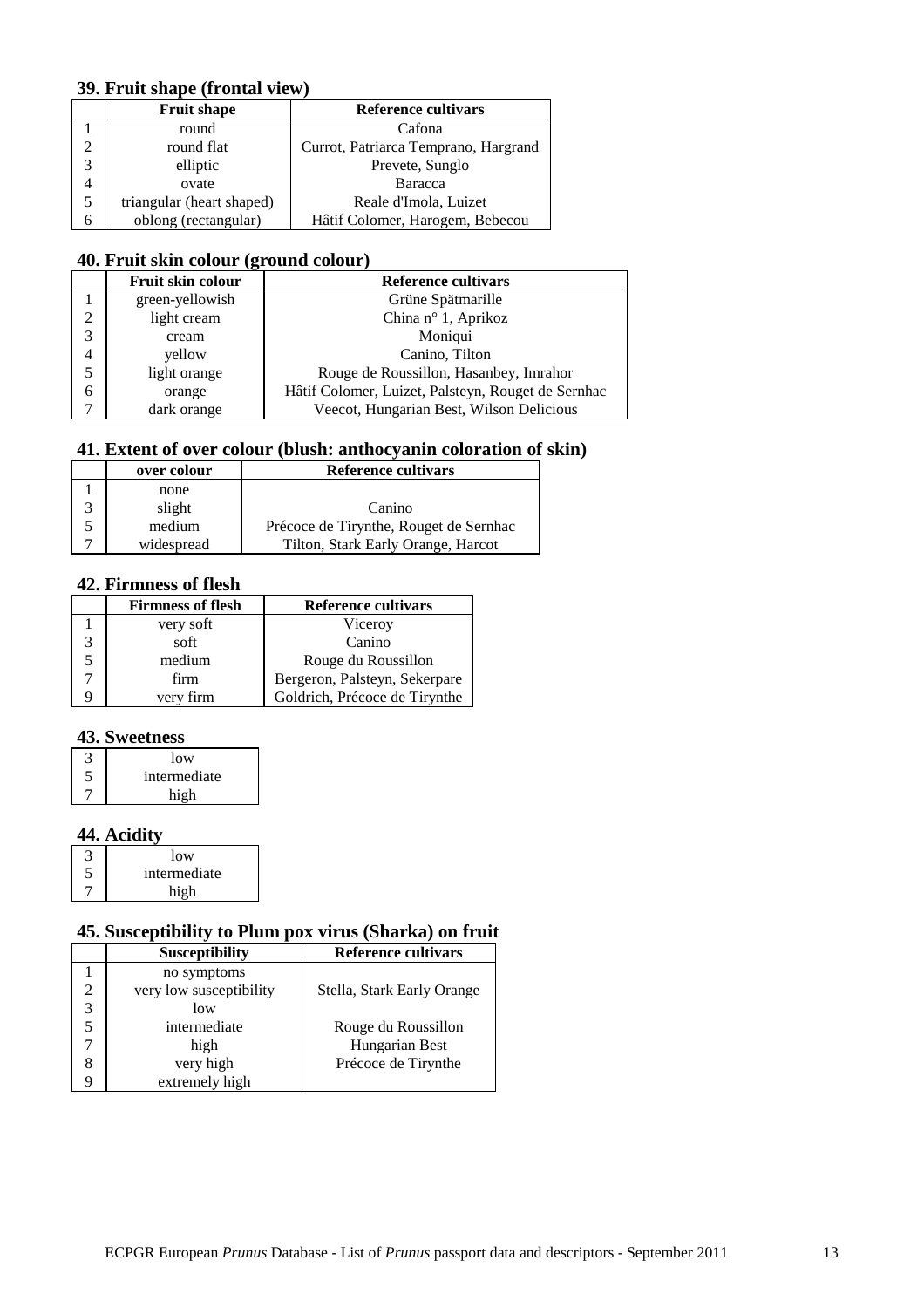# **46. Susceptibility to** *Monilia laxa* **(blossom susceptibility)**

| <b>Susceptibility</b> | Reference cultivars                   |
|-----------------------|---------------------------------------|
| very low              |                                       |
| low                   | Nugget                                |
| intermediate          | Goldrich, Bergeron, Polonais, Moniqui |
| high                  | Canino                                |
| extremely high        | Canino tardio                         |

# **47. Susceptibility to apricot chlorotic leaf roll**

| <b>Susceptibility</b> | Reference cultivars    |
|-----------------------|------------------------|
| none                  |                        |
| low                   |                        |
| intermediate          | Rouge du Roussillon    |
| high                  | Goldrich               |
| extremely high        | Lambertin $n^{\circ}1$ |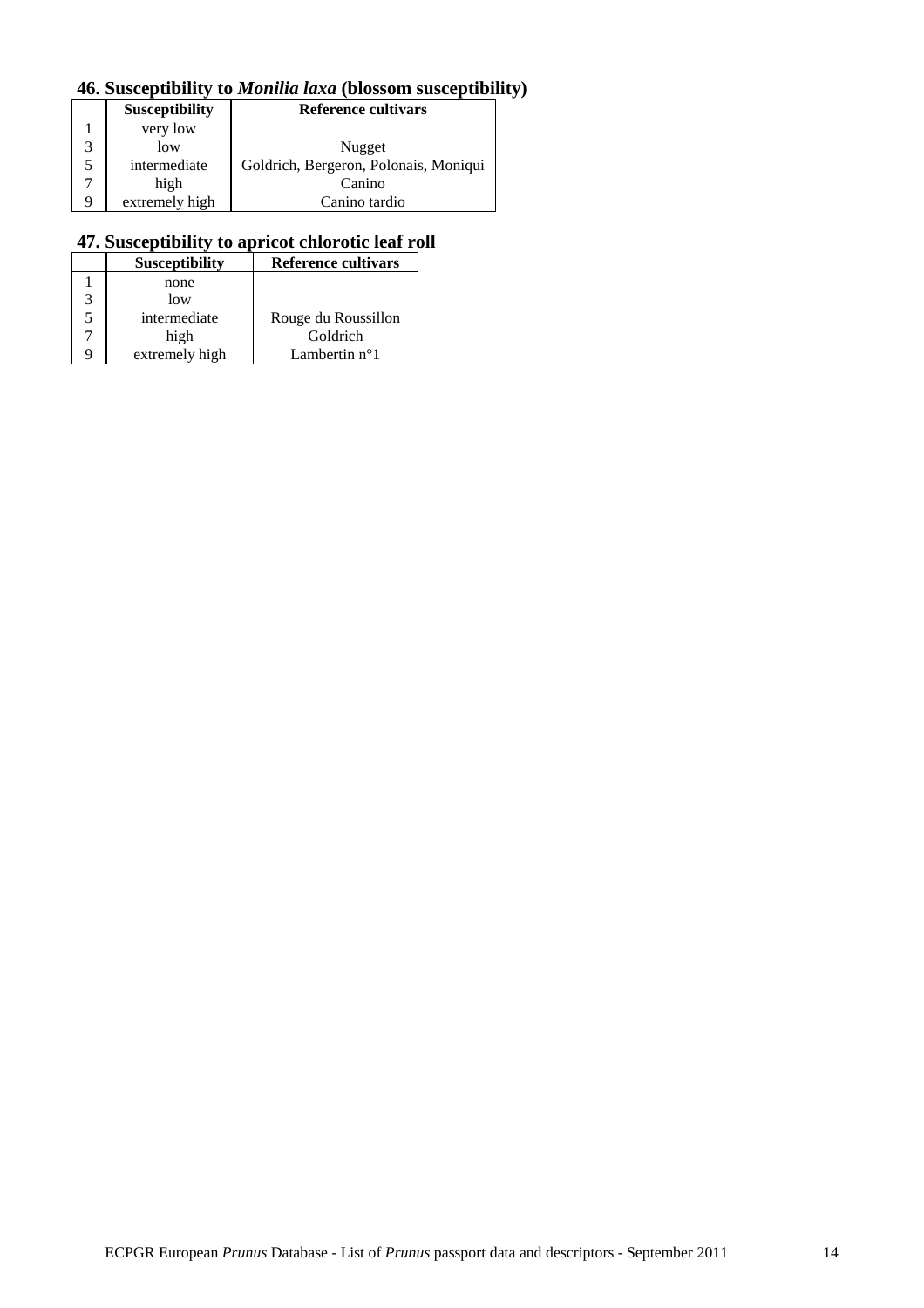### **Cherry specific descriptors:**

## **33. Harvest maturity**

### Season of maturity for picking

|   | <b>Harvest maturity</b> | Ref. cult. sweet cherries  | Ref. cult. sour cherries             |
|---|-------------------------|----------------------------|--------------------------------------|
|   | extremely early         | Münchenberger frühe        |                                      |
|   | early                   | Bigarreau Burlat           | Ludwigs Frühe, Meteor korai          |
|   | mid-season              | Merton Glory, Van          | Heimanns Rubinweichsel, Erdi Bötermö |
|   | late                    | Sam, Hedelfingen           | Schattenmorelle, Ujfehertoi fürtös   |
| 8 | very late               | Hudson, Regina             | Marasca types                        |
|   | extremely late          | later than Hudson & Regina | later than Marasca types             |

## **34. Fruit Skin Colour**

Ground colour of the skin of fully mature fruits.

|   | <b>Fruit Skin Colour</b> | Ref. cult. sweet cherries            | Ref. cult. sour cherries        |
|---|--------------------------|--------------------------------------|---------------------------------|
|   | vellow                   | Dönissens Gelbe Knorpelkirsche,      |                                 |
|   |                          | <b>Yellow Drogan</b>                 |                                 |
| 3 | vermilion on yellow      | Napoléon, Vega,                      |                                 |
|   | ground                   | <b>Büttners Rote Knorpelkirsche</b>  |                                 |
| 4 | light red                |                                      | Montmorency, Favorit            |
|   | red                      | Schneiders Späte Knorpelkirsche, Van | Erdi Bötermö, Ujfehertoi fürtös |
|   | dark red                 | Hedelfingen, Sam                     | Schattenmorelle                 |
| Q | black                    | Knauffs Schwarze Herzkirsche         |                                 |

### **35. Juice Colour**

|   | <b>Juice Colour</b> | Ref. cult. sweet cherries | Ref. cult. sour cherries |
|---|---------------------|---------------------------|--------------------------|
|   | colourless          | Napoléon                  | Montmorency              |
| 3 | pink                | Reverchon                 | Favorit                  |
|   | red                 | Sam, Van                  | Schattenmorelle          |
|   | purple              | Hedelfingen               | Meteor korai             |
|   | brown red           | Schauenburger             |                          |
|   | black red           |                           | Marasca, Zahoracka       |

## **36. Fruit cracking susceptibility** (based on the average of three years observations)

|   | <b>Susceptibility</b> | $\frac{0}{0}$ | Reference cultivars |
|---|-----------------------|---------------|---------------------|
|   | none                  |               | Early Rivers        |
|   | very low              | $[1\%]$       |                     |
| 3 | low                   | $[5\%]$       | Anabella            |
| 5 | intermediate          | $[25\%]$      | Hedelfingen, Stella |
|   | high                  | $[50\%]$      | Van                 |
| q | extremely high        | $-60%$ ]      | Bing                |

## **37. Firmness of flesh**

|   | <b>Firmness</b> | Ref. cult. sweet cherries                    | Ref. cult. sour and duke cherries       |
|---|-----------------|----------------------------------------------|-----------------------------------------|
|   | very soft       | Kunzes Kirsche, Luciens Kirsche              | Diemitzer Amarelle                      |
|   | soft            | Early Rivers, Kasins Frühe, Knauffs Schwarze | Schattenmorelle                         |
|   | medium          | Burlat, Schauenburger                        | Heimanns Rubinweichsel                  |
|   | firm            | Hedelfingen, Kordia, Van, Sam                | Erdi Bötermö, Meteor, Ujfehertoi fürtös |
| Q | very firm       | Bing, Starking Hardy Giant, Schneiders Späte | Stevnsbaer                              |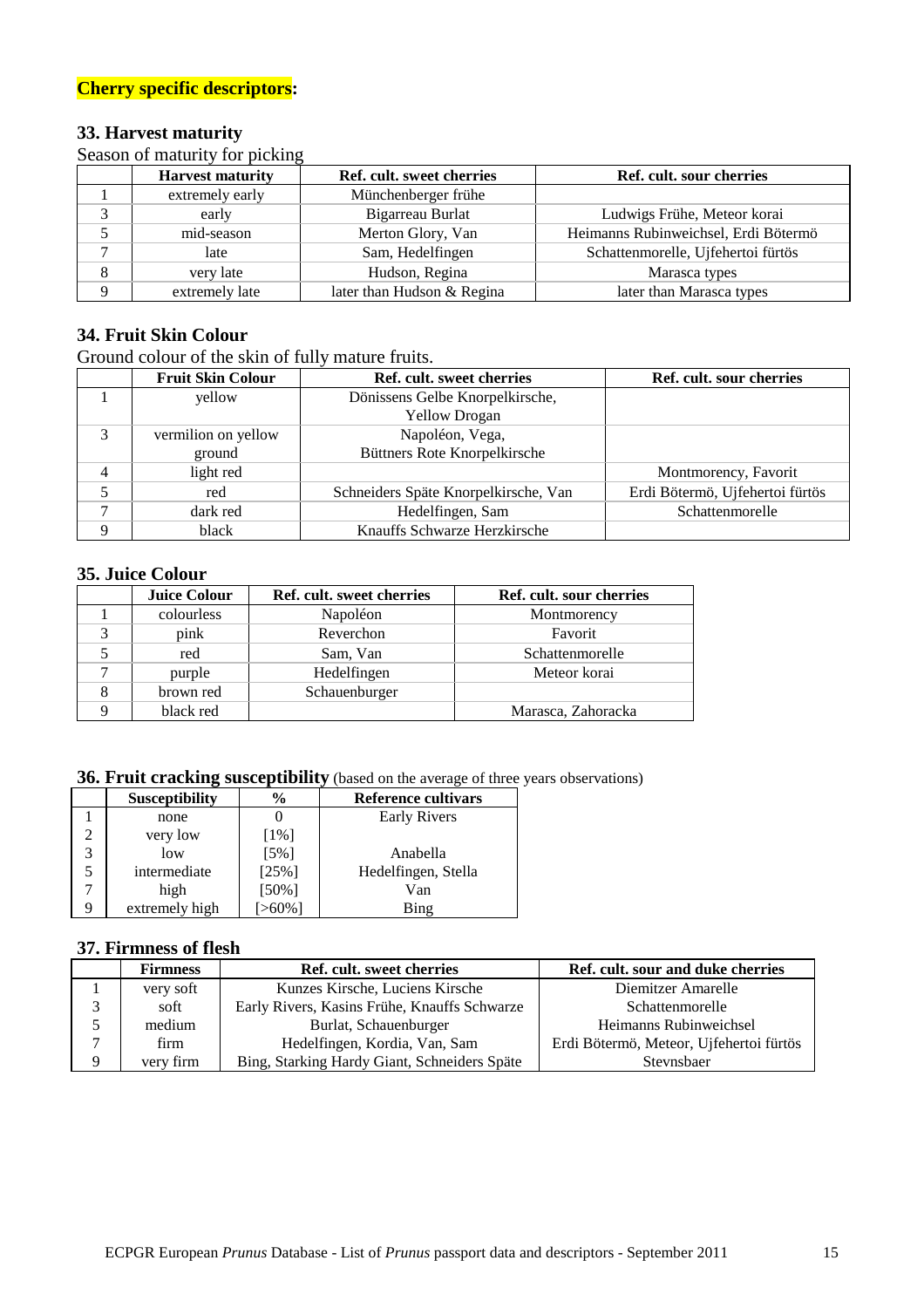|  | 38. Alleles of incompatibility, self-compatibility |  |
|--|----------------------------------------------------|--|
|  |                                                    |  |

|    | <b>Alleles</b> | <b>Incompatibility group</b> | Reference cultivars          |
|----|----------------|------------------------------|------------------------------|
| 1  | $S_1S_2$       |                              | Roundel                      |
| 2  | $S_1S_3$       | П                            | Van                          |
| 3  | $S_1S_4$       | IX                           | <b>Merton Late</b>           |
| 4  | $S_1S_5$       |                              | Valera                       |
| 5  | $S_1S_6$       |                              | Mermat                       |
| 6  | $S_2S_3$       | IV                           | Victor                       |
| 7  | $S_2S_4$       | <b>XIII</b>                  | Vic                          |
| 8  | $S_2S_5$       | VIII                         | Noir de Schmidt              |
| 9  | $S_2S_6$       |                              | <b>Great Black Delicious</b> |
| 10 | $S_3S_4$       | III                          | Napoléon                     |
| 11 | $S_3S_5$       | VII.                         | <b>Bradbourne Black</b>      |
| 12 | $S_3S_6$       | VI                           | Governor Wood                |
| 13 | $S_4S_5$       | v                            | Late Black Bigarreau         |
| 14 | $S_4S_6$       |                              | <b>Merton Glory</b>          |
| 15 | $S_5S_6$       |                              | Colney                       |

### **39. Tree habit**

|   | Tree habit   | <b>Ref. cult. sweet cherries</b> | <b>Ref. cult. sour and duke cherries</b> |
|---|--------------|----------------------------------|------------------------------------------|
|   | upright      | <b>Burlat</b>                    |                                          |
| 3 | semi-upright | Hedelfingen                      |                                          |
|   | spreading    | Guillaume, Stark Hardy Giant     |                                          |
| ⇁ | drooping     |                                  | Montmorency                              |
| 9 | weeping      |                                  |                                          |

## **40. Susceptibility to** *Pseudomonas syringae (***pv***. syringae* **or** *morsprunorum)*

|   | <b>Susceptibility</b> | Reference cultivars                                |
|---|-----------------------|----------------------------------------------------|
|   | none                  | Vinka, Altenburger                                 |
| 3 | low susceptibility    | Stella, Lambert, Rainer, Katalin                   |
| 5 | intermediate          | Linda, Summit, Schneiders, Victor                  |
| ⇁ | high                  | Vittoria, Merpet, Knauffs, Leipziger Lot, Napoléon |
| 8 | very high             | Van, Blankenburg 39                                |
| 9 | extremely high        |                                                    |

## **41. Susceptibility to** *Cytospora spp***. (Valsa)** *-* natural field conditions

|  | <b>Susceptibility</b> | <b>Reference cultivars</b>                      |
|--|-----------------------|-------------------------------------------------|
|  | none                  | <b>Bianka</b>                                   |
|  | low                   | Burlat, Nadino, Farnstädter Schwarze            |
|  | intermediate          | Hedelfingen, Kordia, Kassins, Sam, Altenburger  |
|  | high                  | Early Rivers, Knauffs, Müncheberger Frühe Vinka |
|  | extremely high        | Van, Nabigos                                    |

## **42. Susceptibility to** *Monilia laxa* (blossom susceptibility)

|   | <b>Susceptibility</b> | Ref. cult. sweet cherries | Ref. cult. sour and duke cherries |
|---|-----------------------|---------------------------|-----------------------------------|
|   | none                  |                           | Csengödi                          |
|   | very low              |                           | Meteor Korai, Favorit             |
| 3 | low                   |                           | Montmorency                       |
|   | intermediate          |                           | Korund                            |
|   | high                  |                           | Pándy                             |
|   | extremely high        |                           | Schattenmorelle                   |
|   |                       |                           |                                   |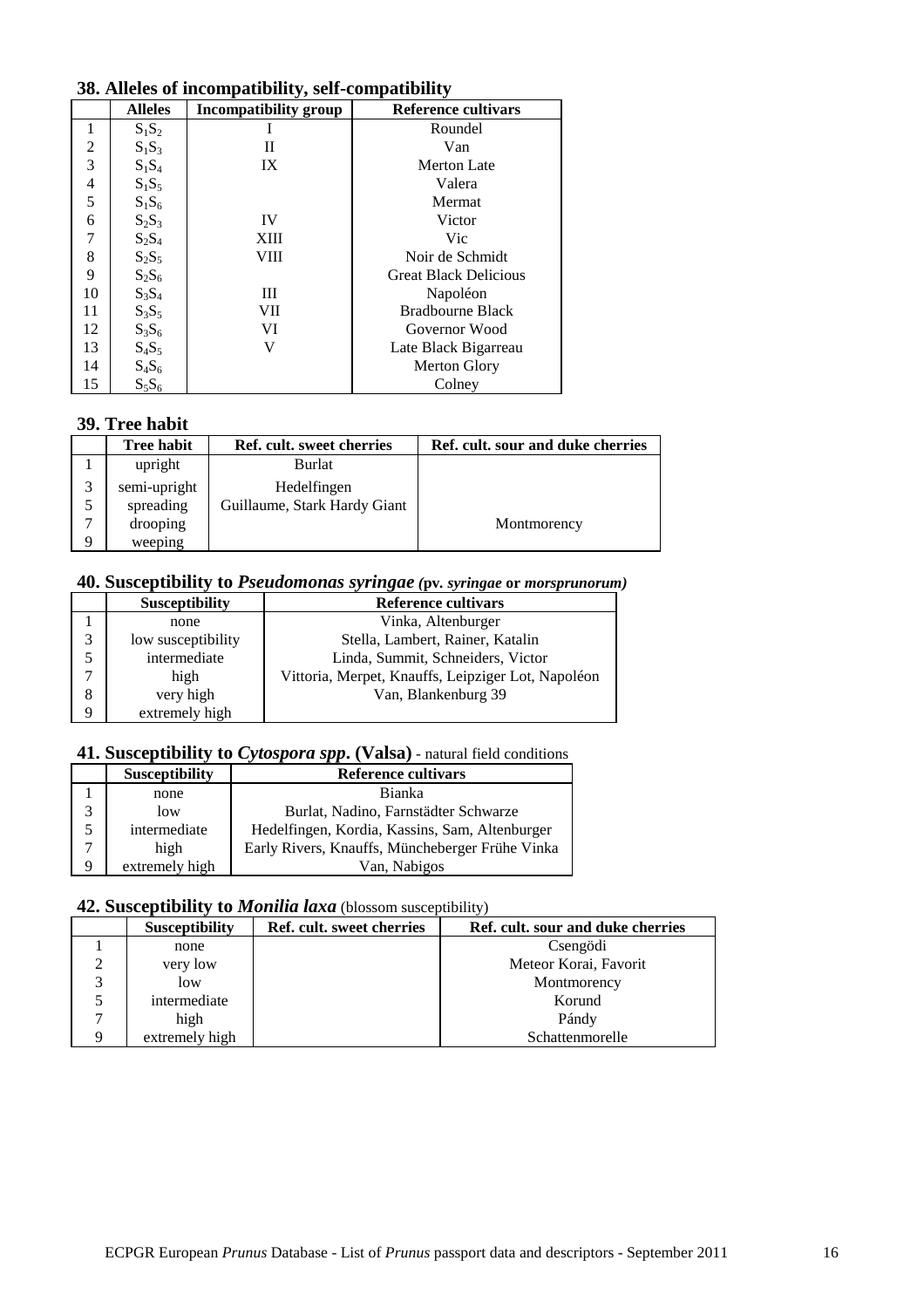## **43. Susceptibility to** *Monilia fructigena* (fruit susceptibility)

|   | <b>Susceptibility</b> | Ref. cult. sweet cherries | Ref. cult. sour and duke cherries |
|---|-----------------------|---------------------------|-----------------------------------|
|   |                       |                           |                                   |
|   | none                  |                           |                                   |
| ◠ | very low              | Schauenburger             | Erdi Jubiläum                     |
| 3 | low                   | Kordia                    | Erdï Bötermö, Ujfehertoi fürtös   |
|   | intermediate          | Hedelfingen               | Schattenmorelle                   |
| ⇁ | high                  | Sunburst                  | Montmorency                       |
| Q | extremely high        |                           |                                   |

## **44. Susceptibility to** *Blumeriella jaapii* (leaf spot)

|   | <b>Susceptibility</b> | Ref. cult. sweet cherries     | Ref. cult. sour and duke cherries    |
|---|-----------------------|-------------------------------|--------------------------------------|
|   | none                  |                               |                                      |
| ∍ | very low              | Sam, Vic                      | Csengödi                             |
| 3 | low                   | Schneiders Späte Knorpel, Van | Meteor Korai, Montmorency            |
| 5 | intermediate          |                               |                                      |
| ⇁ | high                  | <b>Burlat</b>                 | Schattenmorelle, Erdï Bötermö, Pándy |
| Q | extremely high        |                               |                                      |

## **45. Frost susceptibility of stem/bark**

|   | no damage          |  |
|---|--------------------|--|
| 3 | low susceptibility |  |
| 5 | intermediate       |  |
| 7 | high               |  |
| 9 | death of the organ |  |

## **46. Frost susceptibility of buds/pistils**

|   | no damage          |
|---|--------------------|
| 3 | low susceptibility |
| 5 | intermediate       |
|   | high               |
| q | death of the organ |
|   |                    |

## **47. Frost susceptibility of shoots/branches**

|   | no damage          |
|---|--------------------|
| 3 | low susceptibility |
| 5 | intermediate       |
|   | high               |
| Q | death of the organ |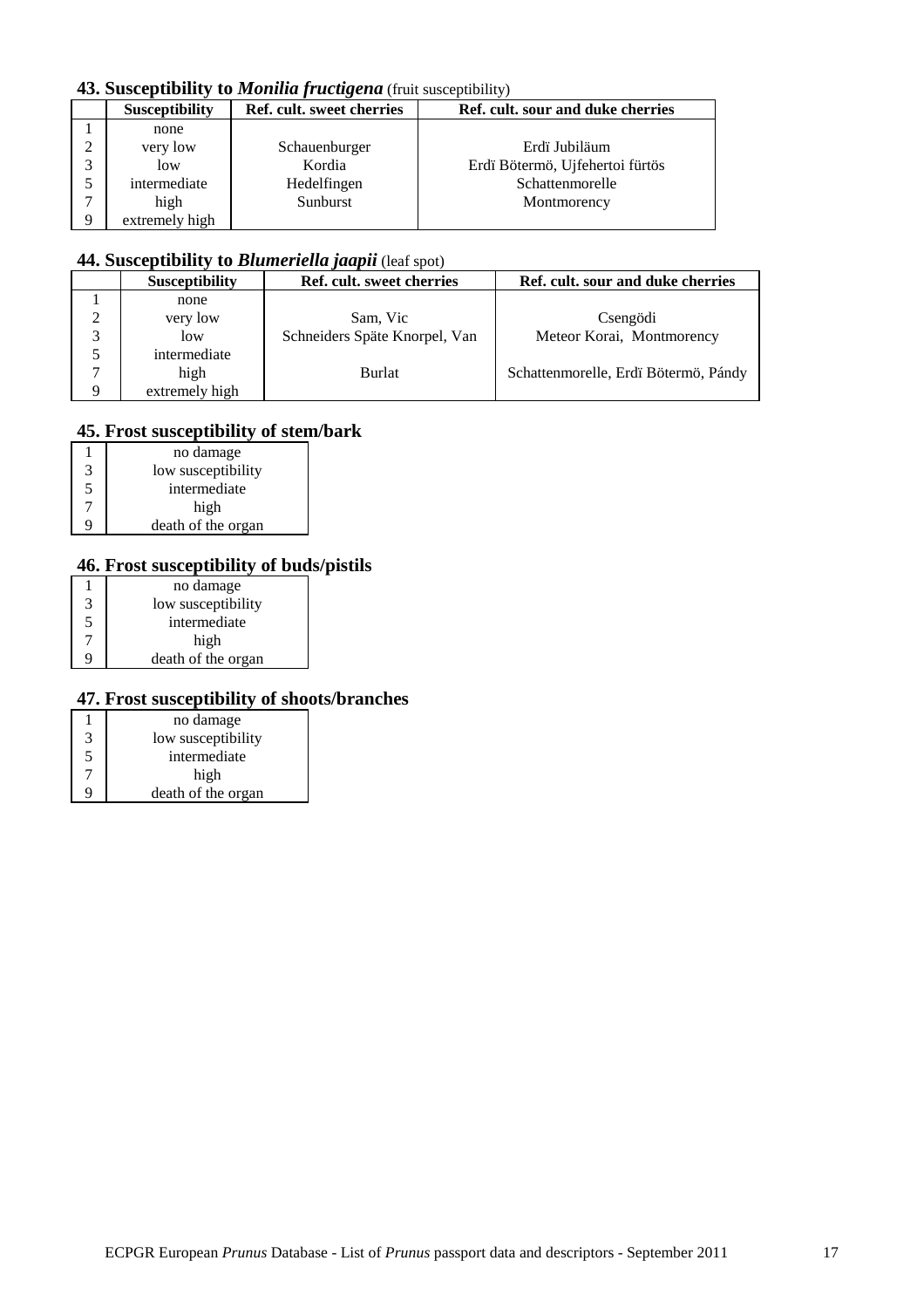## **Peach specific descriptors:**

## **33. Harvest maturity**

Season of maturity for picking.

|                | <b>Harvest maturity</b> | Peach reference cultivars | Nectarine reference cultivars |
|----------------|-------------------------|---------------------------|-------------------------------|
|                | extremely early         | earlier than Early Crest  | earlier than May Belle        |
| $\overline{c}$ | very early              | <b>Early Crest</b>        | May Belle                     |
| 3              | early                   | Springcrest               | Armking                       |
| 4              | early mid-season        | Cardinal                  | May Grand                     |
|                | mid-season              | Redhaven                  | <b>Bigtop</b>                 |
| 6              | late mid-season         | Suncrest                  | Flavortop                     |
|                | late                    | Fayette                   | Venus                         |
| 8              | very late               | Fairtime                  | Fairlane                      |
| Q              | extremely late          | later than Fairtime       | Fairlane                      |

#### **34. Peach or Nectarine**

| neach     |
|-----------|
| nectarine |

#### **35. Flower Type**

| <b>Flower Type</b> | Peach reference cultivars | Nectarine reference cultivars |
|--------------------|---------------------------|-------------------------------|
| rosaceous          | <b>Flavorcrest</b>        | Flavortop                     |
| campanulate        | Springtime                | Armking                       |

#### **36. Flesh Colour**

|   | <b>Flesh Colour</b> | Peach reference cultivars | Nectarine reference cultivars |
|---|---------------------|---------------------------|-------------------------------|
|   | white-greenish      | Amsden                    | Morton                        |
| 2 | white               | Springtime                | Silver Lode                   |
| 3 | white-cream         | Maria Bianca              | Snow Queen                    |
| 4 | yellow-greenish     | Vesuvio                   | Armking                       |
|   | yellow              | Redhaven                  | Springred                     |
| 6 | yellow-orange       | Babygold 6                | Maria Aurelia                 |
| ⇁ | yellow-red          | Vinosa Henry de Monicourt | Pillar                        |
| 8 | red                 | Sanguina                  | <b>Blood Fleshed</b>          |

#### **37. Petiole Gland Shape**

|   | <b>Petiole Gland Shape</b> | Peach reference cultivars | Nectarine reference cultivars |
|---|----------------------------|---------------------------|-------------------------------|
|   | absent                     | Tejon                     | Galoping                      |
| ∸ | reniform                   | Redhaven                  | May Grand                     |
|   | globose (round)            | Springcrest               | Freedom                       |

#### **38. Stone Adherence to Flesh** (Stone adherence to flesh of fully ripe fruit)

| <b>Stone Adherence to Flesh</b> | Peach reference cultivars | Nectarine reference cultivars |
|---------------------------------|---------------------------|-------------------------------|
| freestone                       | Elberta                   | Maria Aurelia                 |
| semi-freestone                  | Cardinal                  | Maria Emilia                  |
| clingstone                      | Andross                   | <b>Fairlane</b>               |

#### **39. Fruit size**

| <b>Fruit size</b> | Peach reference cultivars | Nectarine reference cultivars |
|-------------------|---------------------------|-------------------------------|
| very small        | Tejon                     | Cerise                        |
| small             | Springtime                | Morton                        |
| medium            | Springcrest               | Springred                     |
| large             | Redhaven                  | Fantasia                      |
| very large        | J.H. Hale                 | Venus, Snowqueen              |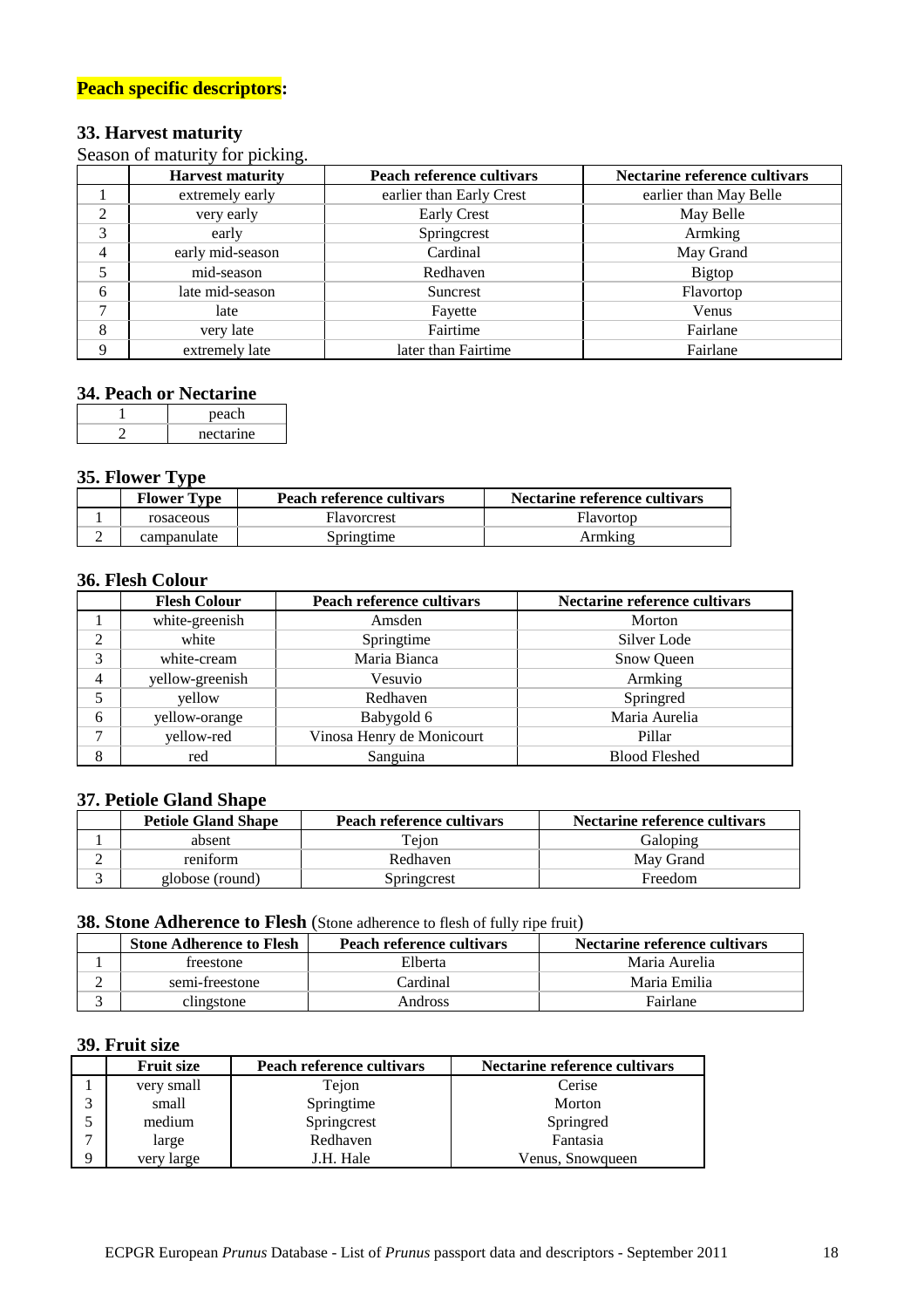## **40. Fruit shape (in ventral view)**

|   | <b>Fruit shape</b> | Peach reference cultivars | Nectarine reference cultivars |  |
|---|--------------------|---------------------------|-------------------------------|--|
|   | flat               | Platina                   |                               |  |
| 3 | slightly flat      | Robin                     | Red Diamond                   |  |
|   | round              | Redwing                   | Springred                     |  |
| − | ovate              | Fairhaven                 | Armking                       |  |
| Q | elliptic           | Elberta                   | Cavalier                      |  |

### **41. Fruit skin colour (ground colour)**

|   | Fruit skin colour | Peach reference cultivars | Nectarine reference cultivars |
|---|-------------------|---------------------------|-------------------------------|
|   | green             | Ruberrima                 | Tom Grand                     |
| っ | greenish-cream    | Springtime, Veteran       | Morton                        |
| 3 | cream yellow      | Maria Bianca              | Snowqueen                     |
| 4 | yellow            | J.H. Hale, Suncrest       | Honey Gold                    |
|   | light yellow      | Maria Serena, Redhaven    | Red Gold                      |
| 6 | orange yellow     | Redtop                    | Maria Aurelia                 |

## **42. Extent of over colour (blush: anthocyanin coloration of skin)**

|   | over colour     | Peach reference cultivars | Nectarine reference cultivars |
|---|-----------------|---------------------------|-------------------------------|
|   | none            | Maria Serena              |                               |
| າ | very slight     | Lola, Veteran             | Fairlane                      |
| 3 | slight          | Amsden                    | Armking                       |
|   | medium          | Redhaven, J.H. Hale       | May Grand                     |
| ⇁ | widespread      | Suncrest, Springcrest     | Red Gold                      |
| Q | very widespread | Redtop, Flavorcrest       | Weinberger                    |

## **43. Anthocyanin coloration of the flesh**

|   | absent                                   |
|---|------------------------------------------|
| 2 | only under the skin                      |
| 3 | both under the skin and around the stone |
|   | only around the stone                    |
| 5 | red veins in all the flesh               |
|   | solid red                                |

### **44. Firmness of flesh**

|                         | <b>Firmness of flesh</b> | Peach reference cultivars | Nectarine reference cultivars |
|-------------------------|--------------------------|---------------------------|-------------------------------|
|                         | very soft                | Tejon                     | Morton                        |
| $\overline{\mathbf{c}}$ | soft                     | Amsden                    | Mayred                        |
|                         | medium                   | Fairhaven                 | Firebright                    |
| ⇁                       | firm                     | Redhaven                  | Fantasia                      |
| 9                       | very firm                | Flavorcrest               | Fairlane                      |
| 99                      | uneven                   | Springtime                | Armking                       |

### **45. Sweetness**

|   | <b>Sweetness</b> | Peach reference cultivars | Nectarine reference cultivars |
|---|------------------|---------------------------|-------------------------------|
|   | low              | Merrill Gemfree           | Fantasia                      |
| - | intermediate     | Dixired. Redhaven         | <b>Snow Oueen</b>             |
|   | high             | Flat peach, Stark Saturn  | Philip                        |

### **46. Acidity**

| <b>Acidity</b> | Peach reference cultivars | Nectarine reference cultivars |
|----------------|---------------------------|-------------------------------|
| low            | Redwing                   | Orion                         |
| intermediate   | Redtop                    | Fantasia                      |
| high           | Grezzano                  | Armking, Sunfree              |

### **47. Tree type**

| Tree type | Peach reference cultivars   | Nectarine reference cultivars |
|-----------|-----------------------------|-------------------------------|
| dwarf     | Bonanza                     | Didone                        |
| compact   | Compact Redhaven, Elbertita |                               |
| normal    | Redhaven                    |                               |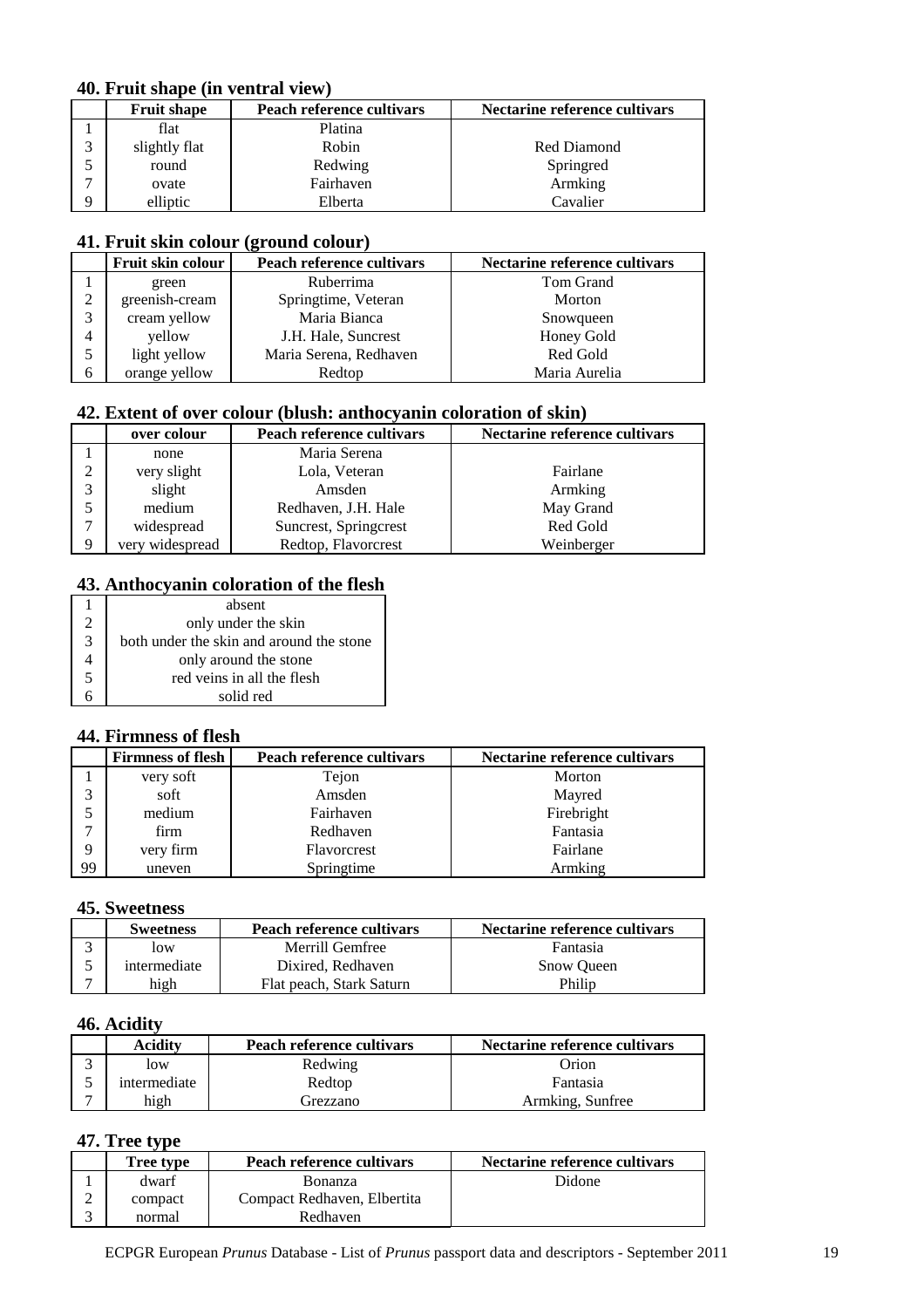### **48. Tree habit**

|   | <b>Tree habit</b> | Peach reference cultivars | Nectarine reference cultivars |
|---|-------------------|---------------------------|-------------------------------|
|   | upright           | Pillar                    | Nectarose                     |
| ⌒ | semi-upright      | Redhaven                  | Fantasia                      |
|   | spreading         | Elbertita                 | Mayred                        |
| − | drooping          | Compact Redhaven          |                               |
| Q | weeping           | Biancopendulo             |                               |

### **49. Tree vigour**

| Tree vigour | Peach reference cultivars | Nectarine reference cultivars |
|-------------|---------------------------|-------------------------------|
| weak        | J.H. Hale                 | Mayred                        |
| medium      | <b>Robin</b>              | Nectarose                     |
| strong      | Springtime                | Flavortop                     |

### **50. Season of flowering (**time of beginning of flowering)

|   | <b>Season of flowering</b> | Peach reference cultivars | Nectarine reference cultivars |
|---|----------------------------|---------------------------|-------------------------------|
|   | extremely early            | earlier than Tejon        | earlier than Sunlight         |
| 2 | very early                 | Tejon                     | Sunlight                      |
| 3 | early                      | Springtime                | Armking                       |
| 4 | early/intermediate         | Flavorcrest               | Fantasia                      |
| 5 | intermediate               | Redhaven                  | Maria Aurelia                 |
| 6 | intermediate/late          | Crest haven               | Nectared 4                    |
|   | late                       | Veteran                   | Philip                        |
| 8 | very late                  | Summerqueen               | Golden State                  |
| 9 | extremely late             | later than Summerqueen    | later than Golden State       |

### **51. Susceptibility to Plum pox virus (Sharka) on fruits**

| <b>Susceptibility</b>   | Peach reference cultivars | Nectarine reference cultivars |  |
|-------------------------|---------------------------|-------------------------------|--|
| no symptoms             |                           |                               |  |
| very low susceptibility |                           |                               |  |
| low                     | Elegant Lady              | July Lady                     |  |
| intermediate            | Red Haven, Suncrest       | Armgold                       |  |
| high                    |                           | Armking                       |  |

### **52. Susceptibility to** *Taphrina deformans*

| <b>Susceptibility</b> | Peach reference cultivars            | Nectarine reference cultivars |
|-----------------------|--------------------------------------|-------------------------------|
| very low              | Krimcianin, Victoria, Lovell, Olinda |                               |
| low                   | Dixigem, Candor                      | Robin                         |
| medium                | Redhaven, Sunrise, Solo              |                               |
| high                  | Redskin, Envoy, Red Lady             |                               |
| extremely high        | Fav Elberta                          |                               |

## **53. Susceptibility to aphids** (in the spring)

|   | none           |
|---|----------------|
| 3 | low            |
| 5 | intermediate   |
|   | high           |
|   | extremely high |

## **54. Susceptibility to drought**

|   | very low       |
|---|----------------|
| 3 | low            |
| 5 | intermediate   |
|   | high           |
| O | extremely high |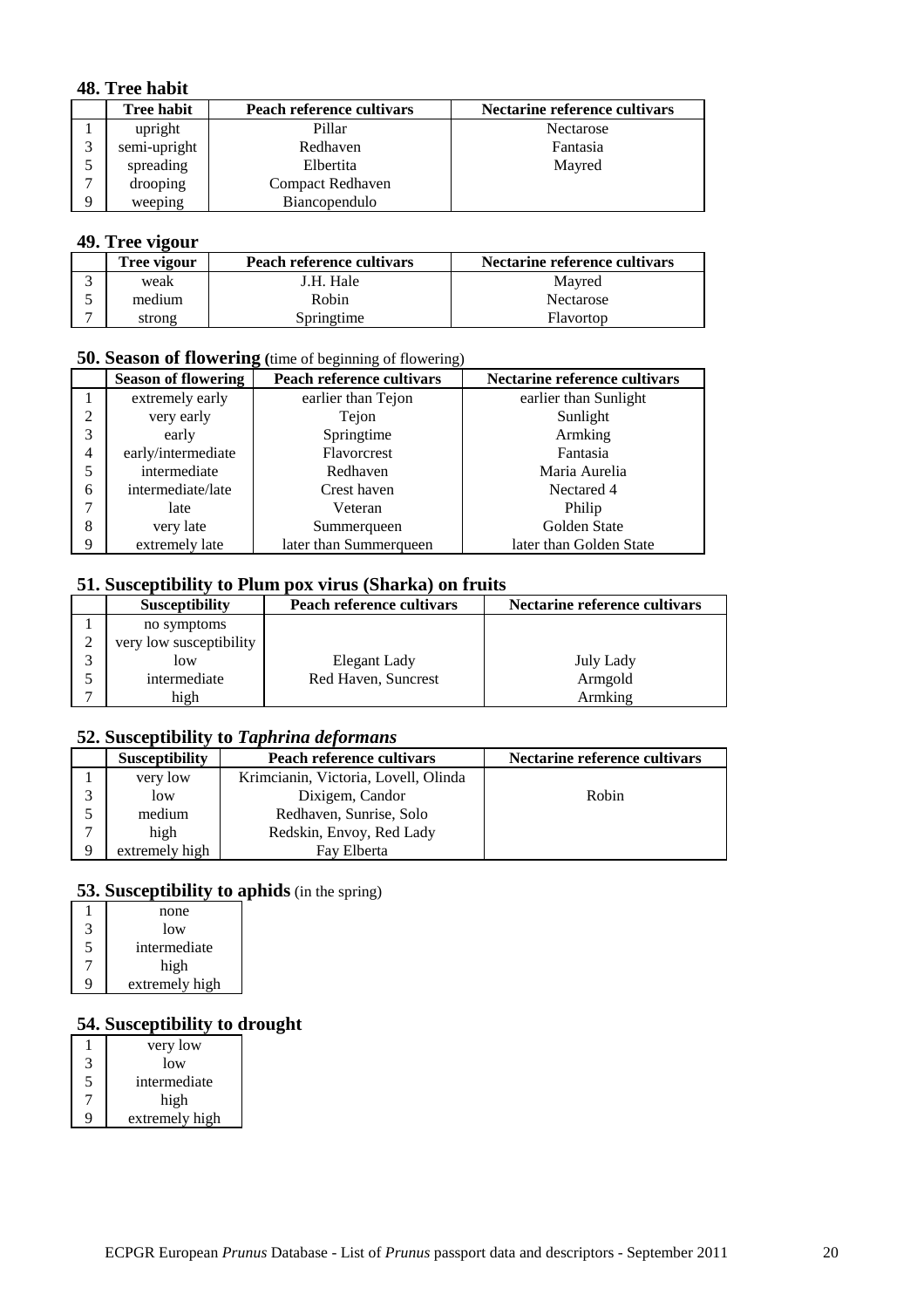## **Plum specific descriptors:**

### **33. Harvest maturity:** Season of maturity for picking

|   | <b>Harvest maturity</b> | European plum Ref. cultivars          | Japanese plum Ref. cultivars |  |
|---|-------------------------|---------------------------------------|------------------------------|--|
|   | extremely early         | earlier than Ruth Gerstetter          | earlier than Red Beaut       |  |
|   | very early              | <b>Ruth Gerstetter</b>                | <b>Red Beaut</b>             |  |
| 3 | early                   | Ersinger Frühzwetsche, Cacak Lepotica | Methley                      |  |
|   | mid-season              | Agen, Tuleu Gras                      | <b>Burbank</b>               |  |
|   | late                    | Pozegaça                              | Laroda                       |  |
| 8 | very late               | Président                             | Angelino                     |  |
| 9 | extremely late          | later than Président                  | later than Angelino          |  |

## **34. Fruit Size:** Average weight of fruits

|   | <b>Fruit Size</b>                 | European plum Ref. cultivars                       | Japanese plum Ref. cultivars |
|---|-----------------------------------|----------------------------------------------------|------------------------------|
|   | very small $(< 10 g)$             | Mirabelle de Metz                                  |                              |
| 3 | small $(11-25 g)$                 | Early Rivers, Bonne de Bry                         |                              |
|   | medium $(26-40 g)$                | Reine Claude (Greenage),<br><b>Ruth Gerstetter</b> | Methley                      |
|   | large $(41-55 g)$                 | California Blue,<br>Reine Claude d'Oullins         |                              |
| 8 | very large $(56-70 g)$            | Yakima, Président                                  | Angelino                     |
| Q | extremely large $(>70 \text{ g})$ | Record                                             | <b>Black Amber</b>           |

### **35. Stone Shape:** Lateral view

| <b>Stone Shape</b> | European plum Ref. cultivars              | Japanese plum Ref. cultivars |
|--------------------|-------------------------------------------|------------------------------|
| rounded flat       |                                           |                              |
| rounded            | Reine Claude Verte, Reine Claude d'Althan | <b>Burbank</b>               |
| ovate              | Mirabelle de Nancy                        | Sorriso di Primavera         |
| elliptic           | Czar, Belle de Louvain, Monarch           |                              |
| elongated          | Iroquois, Hauzswetsche, Président         |                              |

### **36. Skin colour:** Colour of the skin of fully mature fruit

|   | Skin colour  | European plum Ref. cultivars  | Japanese plum Ref. cultivars |
|---|--------------|-------------------------------|------------------------------|
|   | whitish      | <b>Transparent Gage</b>       |                              |
| 2 | green        | Reine Claude Verte            |                              |
| 3 | yellow/green | Reine Claude d'Oullins        | Shiro                        |
|   |              | Drap d'Or d'Esperen           |                              |
|   | orange       | Mirabelle de Nancy            | Sun Gold                     |
|   | purple/red   | Belle de Louvain, Peach plum, |                              |
|   |              | Reine Claude d'Althan         |                              |
| 8 | violet/blue  | Anna Späth                    |                              |
| 9 | dark blue    | Pozegaca                      | Angelino                     |

### **37. Stone Adherence to Flesh**

| <b>Stone Adherence to Flesh</b> | European plum Ref. cultivars | Japanese plum Ref. cultivars |
|---------------------------------|------------------------------|------------------------------|
| freestone                       | Président, Tuleu gras,       | Friar                        |
|                                 | Belle de Louvain             |                              |
| semi-freestone                  | Frontier, Centenar,          | <b>Bluefre</b>               |
|                                 | Reine Claude d'Althan        |                              |
| clingstone                      | Favorita del Sultano         | Sorriso di Primavera         |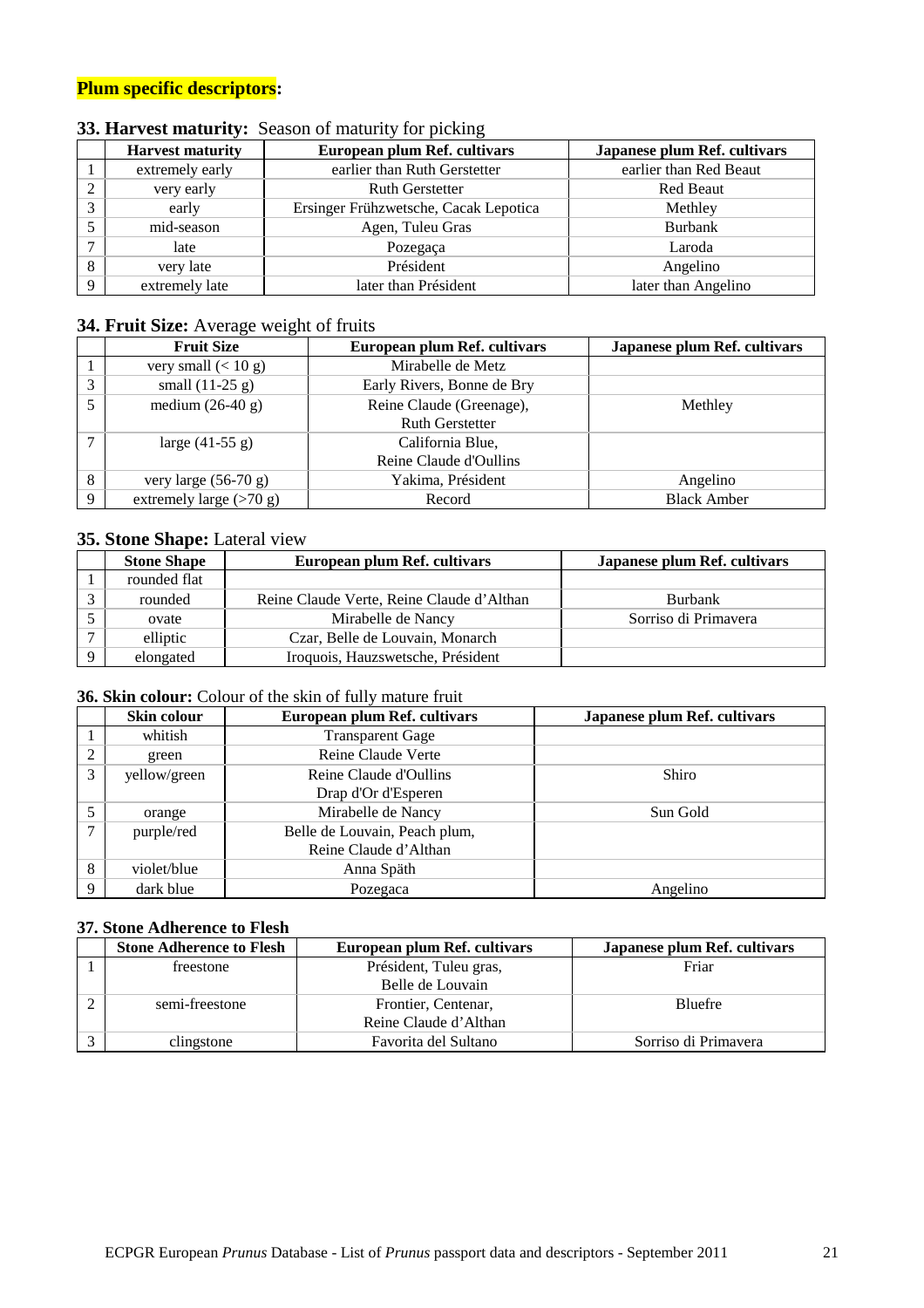### **38. Season of flowering** (time of beginning of flowering)

|   | <b>Season of flowering</b> | European plum Ref. cultivars              | Japanese plum Ref. cultivars |
|---|----------------------------|-------------------------------------------|------------------------------|
|   | extremely early            | earlier than Ive                          | earlier than Myrobalan B     |
|   | very early                 | <i>ve</i>                                 | Burbank, Myrobalan B, Afaska |
|   | early                      | <b>Rivers Early Prolific</b>              |                              |
|   | intermediate               | Bleu de Belgique, Reine Claude            |                              |
|   |                            | Verte (Greengage)                         |                              |
|   | late                       | Hauszwetsche (Pozegaça)                   |                              |
| 8 | very late                  | Quetsche blanche de Létricourt            |                              |
|   |                            | Late flowering Pozegaça                   |                              |
| 9 | extremely late             | later than Quetsche blanche de Létricourt |                              |

### **39. Tree habit**

|   | <b>Tree habit</b> | European plum Ref. cultivars | Japanese plum Ref. cultivars |  |
|---|-------------------|------------------------------|------------------------------|--|
|   | upright           | Yakima                       | Calita                       |  |
|   | semi-upright      |                              | Frontier                     |  |
|   | spreading         | Stanley                      | Sorriso di Primavera         |  |
|   | drooping          |                              | <b>Ozark Premier</b>         |  |
| Q | weeping           |                              |                              |  |

### **40. Fruit Shape**

|   | <b>Fruit Shape</b> | European plum Ref. cultivars   | Japanese plum Ref. cultivars |
|---|--------------------|--------------------------------|------------------------------|
|   | rounded flat       |                                | Kebap, Nubianna, Calita      |
|   | round              | Reine Claude Verte (Greengage) | Can                          |
|   | elliptic           | Monsieur Hâtif                 | <b>Ozark Premier</b>         |
| 4 | elongated elliptic | Hauszwetsche (Pozegaça)        |                              |
|   | ovate              | Victoria                       |                              |
| 6 | heart shaped       | <b>Damas</b>                   | Formosa                      |
|   | drop shaped        | Coe's Golden Drop, d'Ente P707 | Burmosa, Papaz               |

## **41. Over colour of the skin**

|   | orange |
|---|--------|
|   | pink   |
| 5 | red    |
|   | violet |
|   | black  |

### **42. Extent of over colour** (blush: anthocyanin coloration of skin)

| none       |
|------------|
| slight     |
| medium     |
| widespread |

### **43. Fruit cracking susceptibility** (based on the average of three years observations)

|   | <b>Susceptibility</b> | $\frac{0}{0}$ | Reference cultivars            |
|---|-----------------------|---------------|--------------------------------|
|   | none                  | $[0\%]$       |                                |
|   | very low              | [1%]          | Hauszwetsche (Pozegaça)        |
| 3 | low                   | $[5 \%]$      |                                |
|   | intermediate          | $[25\%]$      | Reine Claude Verte (Greengage) |
|   | high                  | [50 %]        |                                |
| Q | extremely high        | $>60\%$       |                                |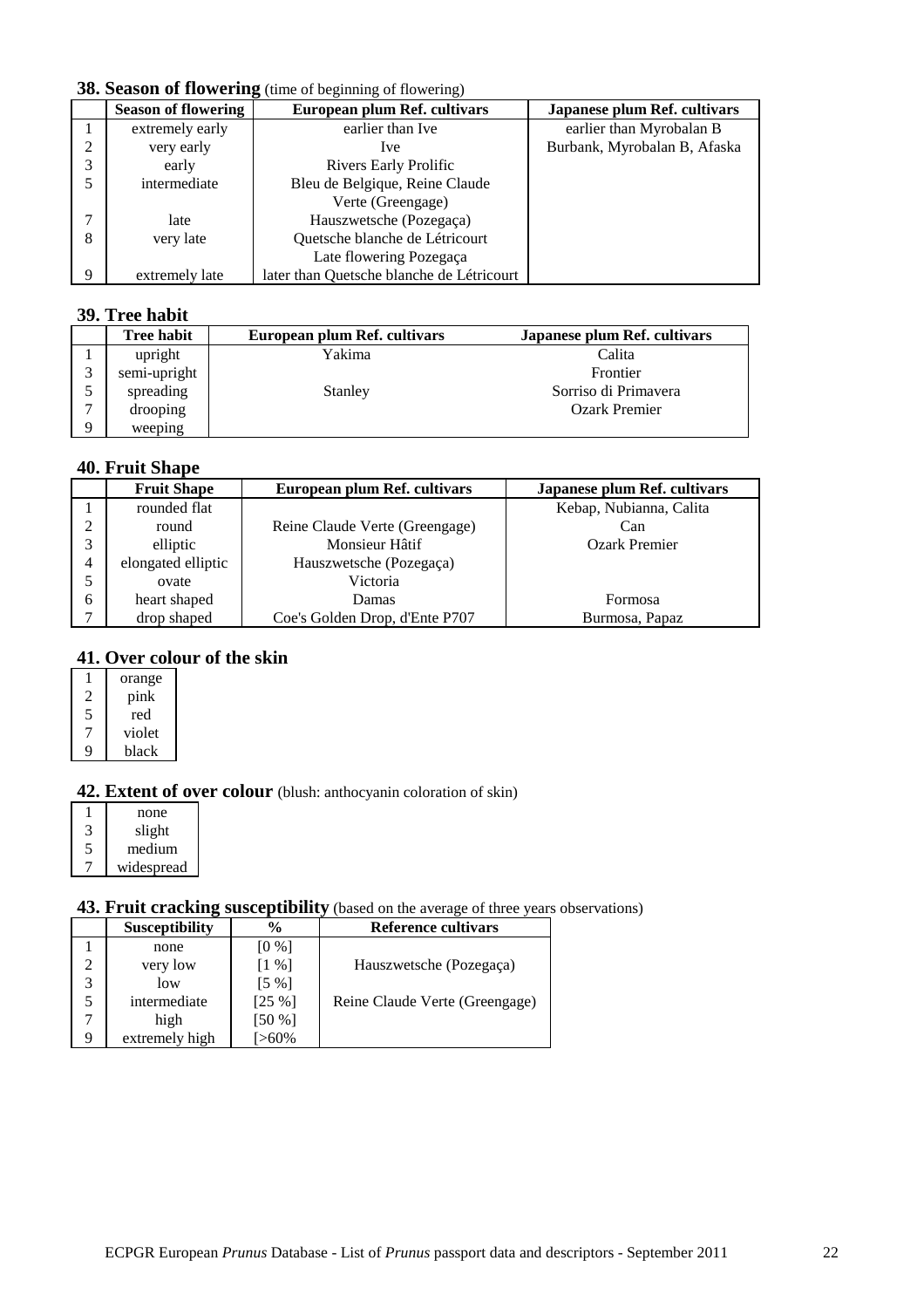## **44. Susceptibility to Plum pox virus (Sharka) on fruits**

|                | <b>Susceptibility</b>   | <b>Reference cultivars</b>        |
|----------------|-------------------------|-----------------------------------|
|                | no symptoms             |                                   |
| $\overline{2}$ | very low susceptibility | Opal, Scoldus                     |
| 3              | low                     | Anna Späth, Otesani 8             |
| 5              | intermediate            | Tuleu gras, Centenar, D'Ente P707 |
| 7              | high                    |                                   |
| 8              | very high               | Vanat romanesc, Diana, Debriceni  |
| q              | extremely high          |                                   |

### **45. Susceptibility to** *Monilia laxa* (blossom susceptibility)

|                | <b>Susceptibility</b> | $\frac{6}{9}$ | Reference cultivars     |
|----------------|-----------------------|---------------|-------------------------|
|                | none                  | [0, 96]       |                         |
| 2              | very low              | [1%]          | Hauszwetsche (Pozegaça) |
| $\overline{3}$ | low                   | $[5 \%]$      |                         |
| 5              | intermediate          | [25%]         | Victoria                |
|                | high                  | [50%]         | Président               |
| 8              | very high             | $>60\%$ ]     | Kirke's plum            |
| 9              | extremely high        | $>90\%$ ]     |                         |

## **46. Susceptibility to** *Monilia fructigena* (fruit susceptibility)

|                | <b>Susceptibility</b> | $\frac{6}{9}$ | European plum Ref. cultivars                         |
|----------------|-----------------------|---------------|------------------------------------------------------|
|                | none                  | [0, 96]       |                                                      |
| $\overline{c}$ | very low              | $[1\%]$       | Hauszwetsche (Pozegaça)                              |
| 3              | low                   | $[5 \%]$      | Reine Claude d'Altan, Reine Claude Verte (Greengage) |
| 5              | intermediate          | $[25 \%]$     | Victoria                                             |
|                | high                  | $[50\%]$      | Belle de Louvain                                     |
| 8              | very high             | $>60\%$ ]     |                                                      |
| Q              | extremely high        | $[>90\%]$     |                                                      |

## **47. Susceptibility to apricot chlorotic leaf roll**

|   | <b>Susceptibility</b> | <b>Japanese plum Ref. cultivars</b> |
|---|-----------------------|-------------------------------------|
|   | none                  |                                     |
|   | low                   |                                     |
| 5 | intermediate          | Shiro                               |
|   | high                  | <b>Black Amber</b>                  |
| q | extremely high        | Friar                               |